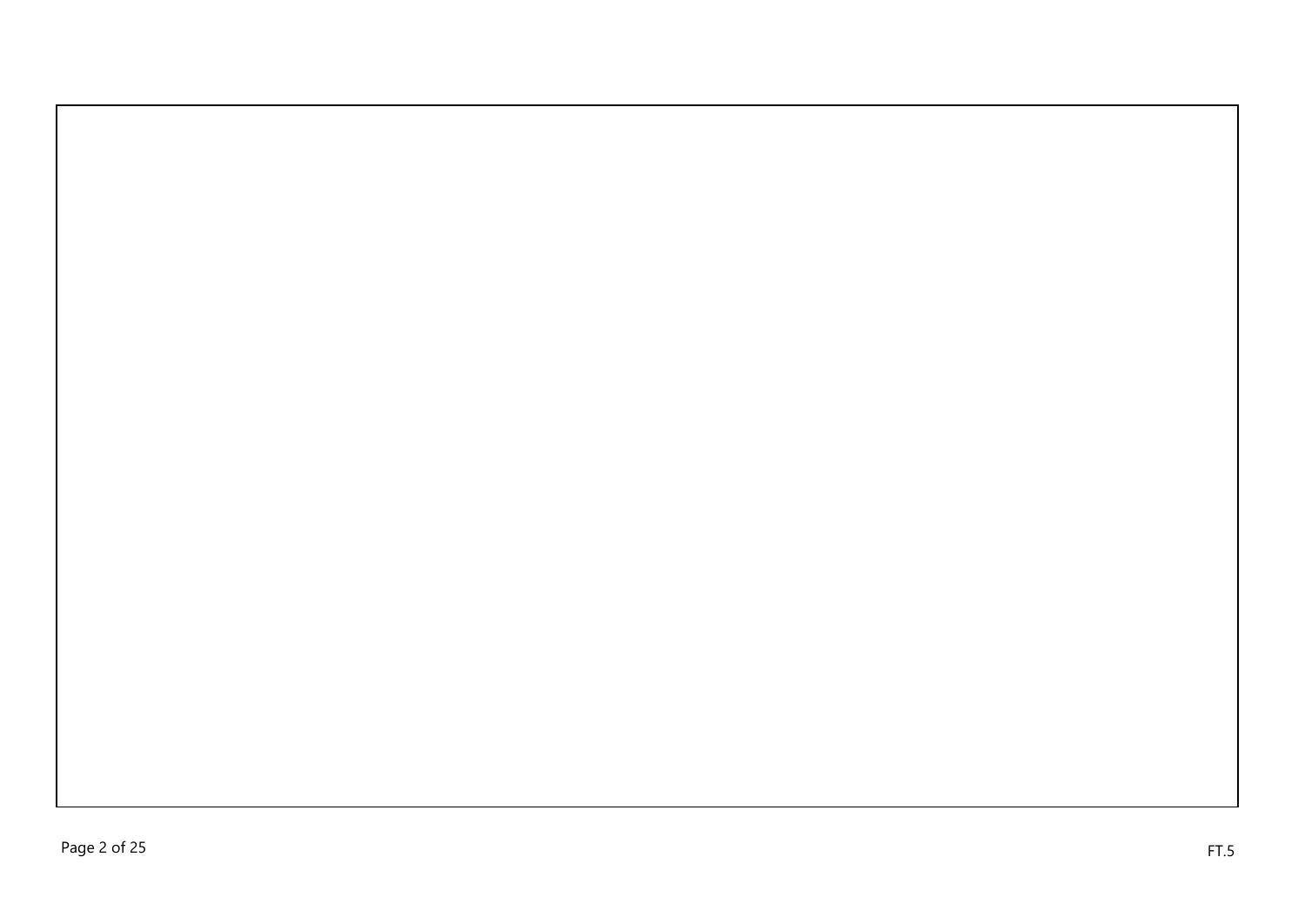| #              | Island     | House Name         | Name                   | Sex         | National ID | ، ه ، بر <u>م</u>                         | يترمثر                               |
|----------------|------------|--------------------|------------------------|-------------|-------------|-------------------------------------------|--------------------------------------|
| B. Dhonfan     |            |                    |                        |             |             |                                           |                                      |
| 1              | B. Dhonfan | Aavaaz             | Thohira Mohamed Jameel | $\mathsf F$ | A109444     | پر ده<br>در ه                             | وريز وبرورو كالحي                    |
| $\overline{2}$ | B. Dhonfan | Aavaaz             | Hassan Shameer         | M           | A245548     | پر چه ه<br>  هر چ                         | بر کے معرض کے مقرر میں ا             |
| 3              | B. Dhonfan | Aavaaz             | Ibrahim Suhail         | M           | A245549     | ر وه م<br>د و م                           | ە ھەترىرى<br>رەھىرىرى<br>سترتر بحر   |
| 4              | B. Dhonfan | Aavaaz             | Fathmath Rashma        | F           | A250564     | پر ده<br>پرونځ                            | ۇپ <sub>و</sub> دۇ برىشۇ             |
| 5              | B. Dhonfan | Annaarugasdhoshuge | Ziyad Ahmed            | M           | A109463     | ر ۵ پر ۶ ر ۵ پر ۶ په<br>۸ سرسربري سوترمري | بر پر در در در در<br>برگرفتر میکردگر |
| 6              | B. Dhonfan | Annaarugasdhoshuge | Fathimath Khathuma     | $\mathsf F$ | A245592     | ر ۵ ۶ و ر ۵ پر و ٤<br>د سرسرپري سوترس     | و مر د<br>تر مور م<br>ز ه د پ        |
| $\vert$ 7      | B. Dhonfan | Asseyri            | Ahmed Miaaz            | M           | A109523     | أمهر يهمر                                 | برەر ئەرەپر                          |
| $\overline{8}$ | B. Dhonfan | Asseyri            | Aminath Leeza          | $\mathsf F$ | A245957     | بره مئي <sub>م</sub>                      | أرمز<br>حريج                         |
| $ 9\rangle$    | B. Dhonfan | Asseyri            | Fathimath Seeza        | F           | A245959     | ر ە يىمىر<br>مەمرىسىسىر                   | ۇ بوزى<br>سبونج                      |
| $ 10\rangle$   | B. Dhonfan | Asurumaage         | Maimoona Adam          | F           | A109573     | ر و و د »<br>پرستوری                      | ى مەرىپىگە<br>ەترو                   |
| 11             | B. Dhonfan | Asurumaage         | Shafiya Adnan          | F           | A110946     | ىر 2 جەم ي                                | شگر مگر مگر مگر مگر مگر              |
| 12             | B. Dhonfan | Asurumaage         | Shadiya Adnan          | F           | A123514     | بر 1997ء<br>مرڪبوبوبي                     | ے مرکز کے مرکز کر                    |
| $ 13\rangle$   | B. Dhonfan | Asurumaage         | Humaish Adnan          | M           | A246016     | ر د د وه و<br>د سه مرد د                  | بركرمرىش كالمرتكزيلر                 |
| 14             | B. Dhonfan | Azum               | Aishath Suha           | F           | A250568     | ر وه<br>در                                | ە ئەرىشىتى ئىسىر                     |
| 15             | B. Dhonfan | Beach              | Aminath Sama           | F.          | A245552     | صگح                                       | ړې سره د ک                           |
| 16             | B. Dhonfan | Bulaasamge         | Shameema Mohamed       | F           | A054719     | د د بره ،<br>حوکرد د                      | لشوود<br>و ره ر د<br>تر پر ژمر       |
| 17             | B. Dhonfan | Bulaasamge         | Mohamed Thasleem       | M           | A109494     | ە ئۆسەدى                                  | ورەر د رەرو                          |
| 18             | B. Dhonfan | Bulaasamge         | Shimla Mohamed         | F           | A109495     | ە ئۇسىۋە ي                                | شوونخ ورەرد                          |
| 19             | B. Dhonfan | Bulaasamge         | Ahmed Thazleem         | M           | A109496     | ە ئۆسەدى                                  | גפיק גם קב                           |
| 20             | B. Dhonfan | Dhekunuge          | Sobeeha Yoosuf         | F           | A124752     | ړ د د ›<br>تر د سربۍ                      | بذھ پر مزروم                         |
| 21             | B. Dhonfan | Dhilasaage         | Fathimath Athiyyaa     | F           | A245689     | ەرگۇرىچى                                  | توجوحو مجمد                          |
| 22             | B. Dhonfan | Fazeenaa Manzil    | Leela Mohamed Rasheed  | F           | A150381     | ۇ <sub>ئ</sub> ېرىڭرىشبى ب <sup>و</sup>   | و درور در در                         |
| 23             | B. Dhonfan | Fazeenaa Manzil    | Ahmed Ihshaan          | M           | A245929     | ۇ پە ئەڭ ئىرى بى                          | رەرو مەشقىر                          |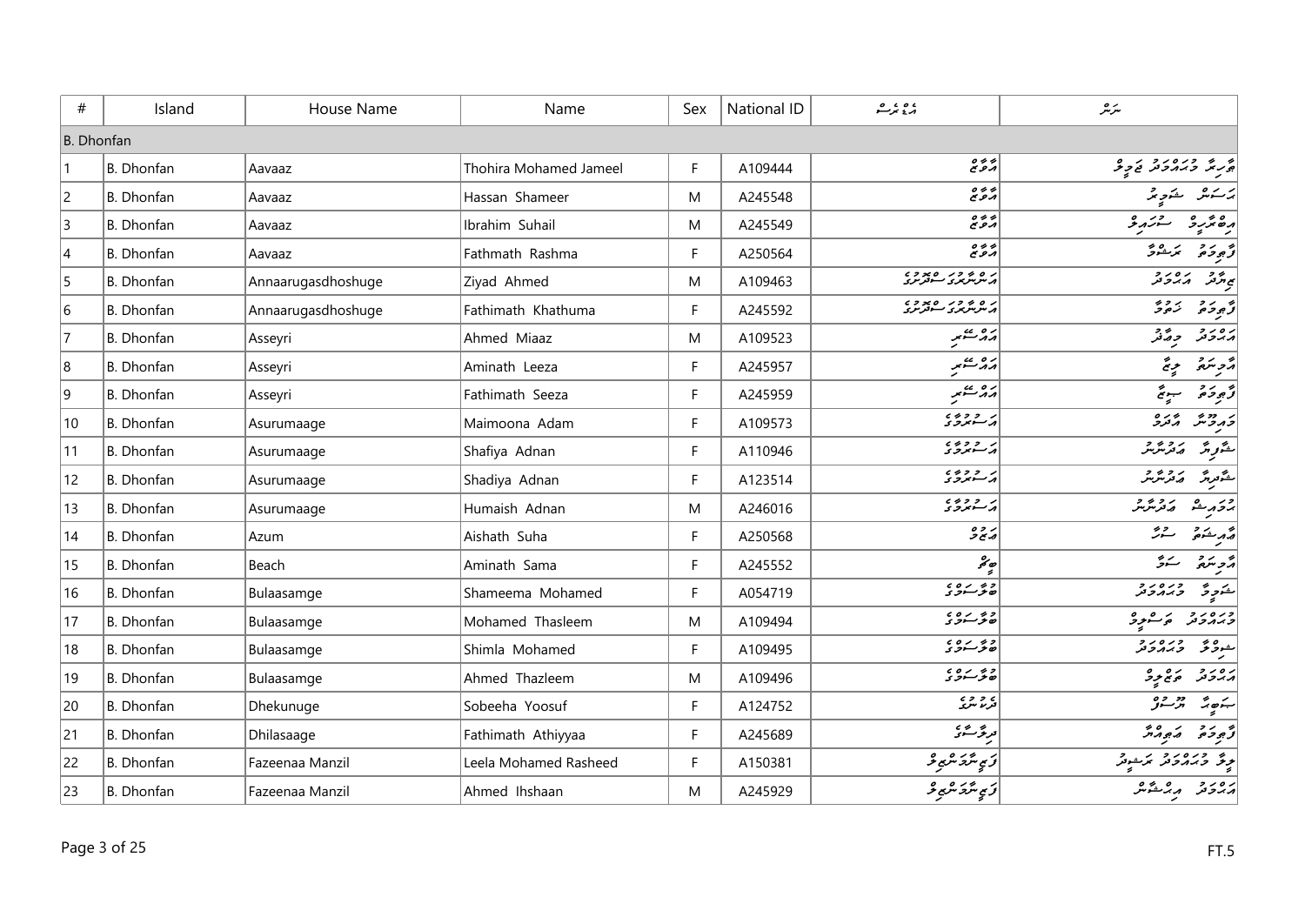| 24 | B. Dhonfan        | Finivaage         | Azeema Mohamed        | F  | A109563 | و سرچ <sup>ء</sup> ِ                                     | و ر ه ر و<br>تر پر ژ تر<br>  پر سچ پڅ          |
|----|-------------------|-------------------|-----------------------|----|---------|----------------------------------------------------------|------------------------------------------------|
| 25 | B. Dhonfan        | Finivaage         | Fathimath Sheema      | F. | A245916 | وبيرة كا                                                 | و بر د<br>ارگېږ ده<br>حسور                     |
| 26 | B. Dhonfan        | Finivaage         | Ismail Mahfooz        | M  | A250557 | و سرچ <sup>ي</sup>                                       | د قرم و د ودوه<br>د سرگړمو کوبرنونو            |
| 27 | B. Dhonfan        | Finivaage         | Ahmed Muiz            | M  | A250558 | و سرچ <sup>ء</sup>                                       | גפנק כנפי                                      |
| 28 | B. Dhonfan        | Funamaage         | Ahmed Nihaadh         | M  | A245882 | و ر د د<br>توسرچ د                                       | رەرو سرگەر                                     |
| 29 | B. Dhonfan        | Gulhazaarumaage   | Saazlee Ahmed Jaleel  | F  | A109451 | و ہ در پر ویو تا<br>تح <b>رض مر</b> و ت                  | أنشيج ورود و برو                               |
| 30 | B. Dhonfan        | Gulhazaarumaage   | Fareesha Ahmed Jaleel | F  | A132425 | و ه ر په و په و<br>د <del>ن</del> رمر <del>ي</del> برو د | وَ يَمِيثُ 1957 فَيَجِرْدُ                     |
| 31 | B. Dhonfan        | Gulhazaarumaage   | Abdulla Mueez         | M  | A245610 | و ه ر ږ و ږ ،<br>د نورنځ تنرنز د                         | أشق محرالله وحرمي                              |
| 32 | B. Dhonfan        | Hiyaa             | Ali Hisham            | M  | A245948 | رېژ                                                      | أركمج الرحقوق                                  |
| 33 | B. Dhonfan        | Hiyaavahi         | Aminath Nuzuha        | F  | A109579 | رېژو ٔر                                                  | ړ ځې سرچ<br>و و پر<br>سرچ بر                   |
| 34 | B. Dhonfan        | Hiyaavahi         | Mariyam Mizna Ali     | F. | A154211 | رېژوَر                                                   | دوره وچه کړې                                   |
| 35 | <b>B.</b> Dhonfan | Hiyaavahi         | Fathmath Shirufa      | F  | A246303 | رېژو <i>ر</i>                                            | ۇي <sub>م</sub> وڭ <sub>ۇ</sub> سېرۇ           |
| 36 | B. Dhonfan        | Hiyaavahi         | Ahmed Shaamil         | M  | A246304 | ىرە ئەكەر                                                | رەرو شەرى                                      |
| 37 | B. Dhonfan        | Hudhufinifenmaage | Raufiyya Mohamed      | F  | A109492 | د و <sub>و سر</sub> ه ه و د و                            | גב כב בגבג <del>ב</del><br><i>הגצ</i> הת בגהכת |
| 38 | B. Dhonfan        | Lillymaage        | Aminath Jumana        | F  | A250535 | ووژه<br>روژ                                              | أأترجم في تحم                                  |
| 39 | B. Dhonfan        | Mala              | Muam Mohamed          | M  | A109569 | ۇتى                                                      | 2,0,0 0,00                                     |
| 40 | B. Dhonfan        | Mala              | Aminath Shuhudha      | F  | A250570 | ىزى                                                      | أثرج مترة فسيفترض                              |
| 41 | B. Dhonfan        | Malaaz            | Ahmed Iyaz            | M  | A245833 | ر ژه<br>د ژه                                             | גפגב גודה                                      |
| 42 | B. Dhonfan        | Malaaz            | Ali Ayaz              | M  | A250579 | ترڅې                                                     |                                                |
| 43 | B. Dhonfan        | Malaaz            | Fathimath Sana        | F  | A393513 | ر پوه                                                    | وَجوحر وَ يَد                                  |
| 44 | B. Dhonfan        | Mazaa             | Mohamed Fariq         | M  | A246387 | ترمج                                                     | ورەرو ۇىر                                      |
| 45 | B. Dhonfan        | Meenaazu          | Mohamed Mushthaaq     | M  | A246006 | جريثر                                                    | ورەر د دەپرە<br><i>دى</i> ركىز كەشمۇ           |
| 46 | B. Dhonfan        | Mihireege         | Zulfa Abdulla         | F  | A245696 | و ر برگ <sup>ی</sup><br>تر ر بر                          | يحوقر الكاهرالله                               |
| 47 | B. Dhonfan        | Mirusmaage        | Aminath Fazla         | F. | A245625 | د برگوري<br>د برگوري                                     | ترويتم ترجو                                    |
| 48 | B. Dhonfan        | Mirusmaage        | Fathimath Shamiyya    | F  | A245627 | ل حرم د د د و                                            | أزجوختم خرجه يم                                |
| 49 | B. Dhonfan        | Muringu           | Faig Ahmed Fareed     | M  | A246398 | وتمرسو                                                   | وٌ د م د د د د د د                             |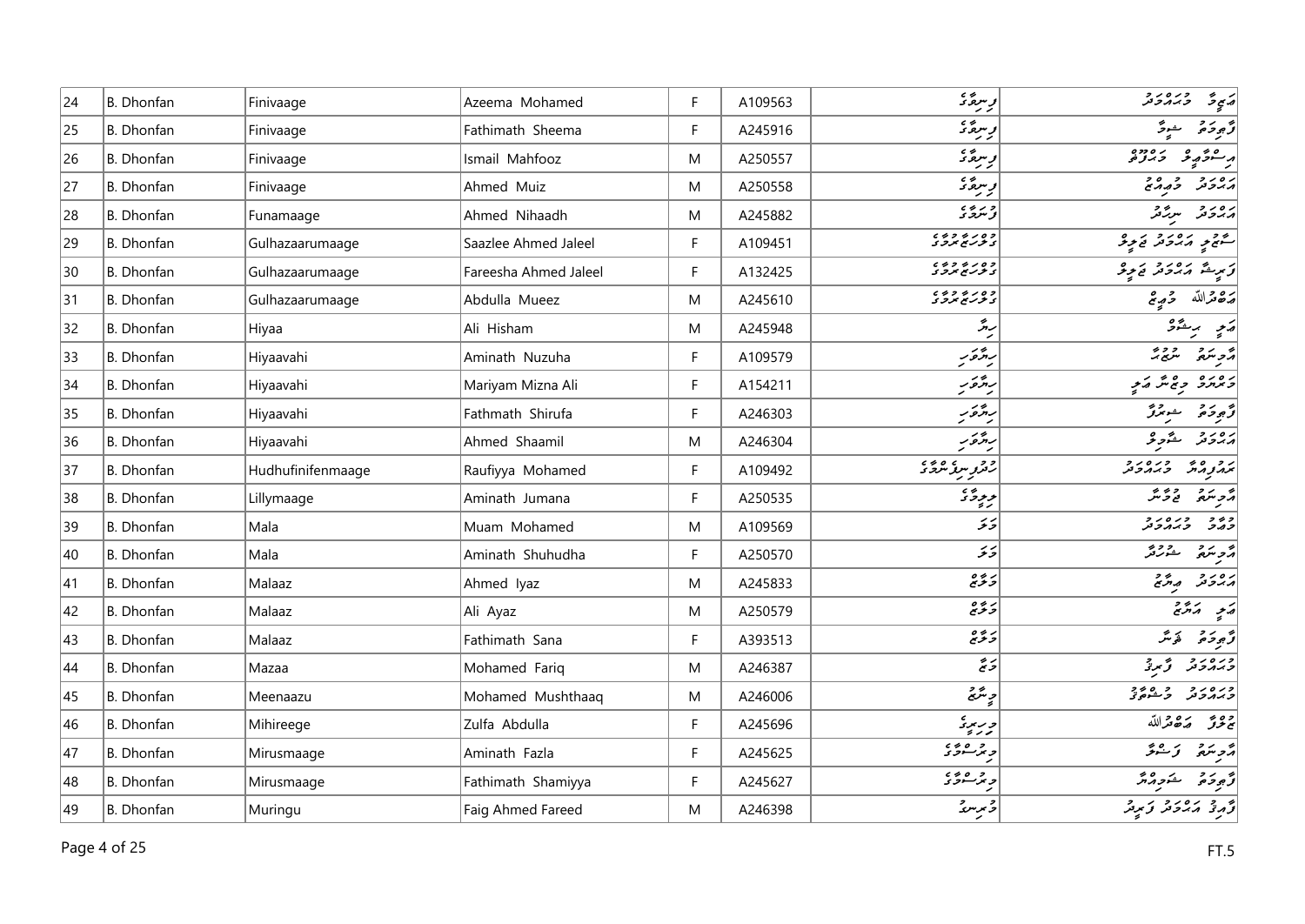| 50 | B. Dhonfan   | Muringu          | Aminath Shimaana          | F         | A246402 | ومرسر                              | أأدوسكم شوقاتكر                                               |
|----|--------------|------------------|---------------------------|-----------|---------|------------------------------------|---------------------------------------------------------------|
| 51 | B. Dhonfan   | Mushthareege     | Mohamed Waheed            | M         | A009747 | <br> ترشونو مړی                    | ورەرو كەيد                                                    |
| 52 | B. Dhonfan   | Mushthareege     | Ahmed Waheed              | M         | A289996 | د شو <sub>م</sub> <sub>مر</sub> ءِ | دەر جەر تەر                                                   |
| 53 | B. Dhonfan   | Naseemeege       | Mariyam Zuha              | F         | A250561 | ىئەسىيە ئ<br>ئەس                   | ترەپرە دې                                                     |
| 54 | B. Dhonfan   | Nishan           | Mohamed Hameed Hassan     | ${\sf M}$ | A038967 | سرىشەشر                            | ورەرو روپر رکھ                                                |
| 55 | B. Dhonfan   | Nishan           | Surayya Mohamed Rashad    | F         | A109441 | سرىشەشر                            | و ره په دره رو د په د<br>څو پرمانل و برمانو پر شوتر           |
| 56 | B. Dhonfan   | Nishan           | Ahmed Nishah              | ${\sf M}$ | A246041 | سرىشەشر                            | رەرو سرشەر                                                    |
| 57 | B. Dhonfan   | Signal           | Zubair Abdul Rahman       | ${\sf M}$ | A245690 | سەر ئىربۇ                          | crosos coros                                                  |
| 58 | B. Dhonfan   | Sosunge          | Mohamed Shirufan          | ${\sf M}$ | A245805 | تنجيسه عديمة                       | ورەرو ھەرىپى<br><mark>ۋىرەر</mark> وتى ھەممەرىكى              |
| 59 | B. Dhonfan   | Thandiraiymaage  | Wafiyya Mohamed           | F         | A153778 | ائرسو ئىۋودى<br>—                  | פְצְמִת כְנְסֵנְ                                              |
| 60 | B. Dhonfan   | Vaadhee          | Aminath Azlifa            | F         | A246391 | حٌسٍ                               | أأوسكم الكافراد                                               |
| 61 | B. Dhonfan   | Vaadhee          | Azifa Abdul Rasheed       | F         | A250576 | ر<br>حگار                          | ر ده ده ده د کرد.<br>د کار د کامل کار کار د کار د کار د کار د |
| 62 | B. Dhonfan   | Veevaru          | Ahmed Shafeeu             | ${\sf M}$ | A245536 | اءٍ وَتَمَ                         | رەر ئىر                                                       |
| 63 | B. Dhonfan   | Violet Villa     | Jameela Ibrahim           | F         | A109508 | أقار دعقوقه                        | فأوقى مامارو                                                  |
| 64 | B. Dhonfan   | Violet Villa     | Mohamed Ibrahim           | ${\sf M}$ | A109511 | ءَ ٻر ڏھ عر ٿُ                     | כנהגב הפיציב                                                  |
|    | B. Fehendhoo |                  |                           |           |         |                                    |                                                               |
| 65 | B. Fehendhoo | <b>Blue Rose</b> | Ali Abdul Rahman          | ${\sf M}$ | A163868 | ە دەم ھ                            | مر ده ده ده ده و                                              |
| 66 | B. Fehendhoo | Chandhaneege     | Aishath Wafa Abdul Mannan | F         | A080659 | كۇسرىرَ سرىر                       | ه در د د د ده ده ده د د<br>په شوی وز په مورود س               |
| 67 | B. Fehendhoo | Dheyliyaage      | Nafha Musthafa            | F         | A163822 | شرم میده<br>  قرمورد د             | يروم وروم                                                     |
| 68 | B. Fehendhoo | Dheyliyaage      | Mariyam Nadha             | F         | A163823 | پر په پر<br>  تر پر بر پر          | ر ه ر ه<br>د بربر د<br>سترتثر                                 |
| 69 | B. Fehendhoo | Dhilbahaaruge    | Raya Mohamed              | F         | A305718 | و د ه د و ،<br>درمر <i>ه ر</i> برد | ور در در د                                                    |
| 70 | B. Fehendhoo | Dhorukandu       | Aminath Sunery            | F         | A110976 | پر در ر<br>تر بر با س              | وحريبكم التفكيمي                                              |
| 71 | B. Fehendhoo | Fathis           | Falak Jadhulla            | F         | A404962 | ئەموت                              | ترتره تج قرالله                                               |
| 72 | B. Fehendhoo | Fehivina         | Majudha Waheed            | F         | A163858 | ۇر <sub>ە</sub> بىر                | كرويمر كالمريمر                                               |
| 73 | B. Fehendhoo | Gahuva           | Abdulla Shareef           | M         | A071620 | ر و ر<br>ئ ره                      | برە دالله شەيرو                                               |
| 74 | B. Fehendhoo | Gulzaaruge       | Saaf Ahmed                | M         | A007457 | و ه پر و ء<br>ۍ څريخ بوري          | پره پره رح                                                    |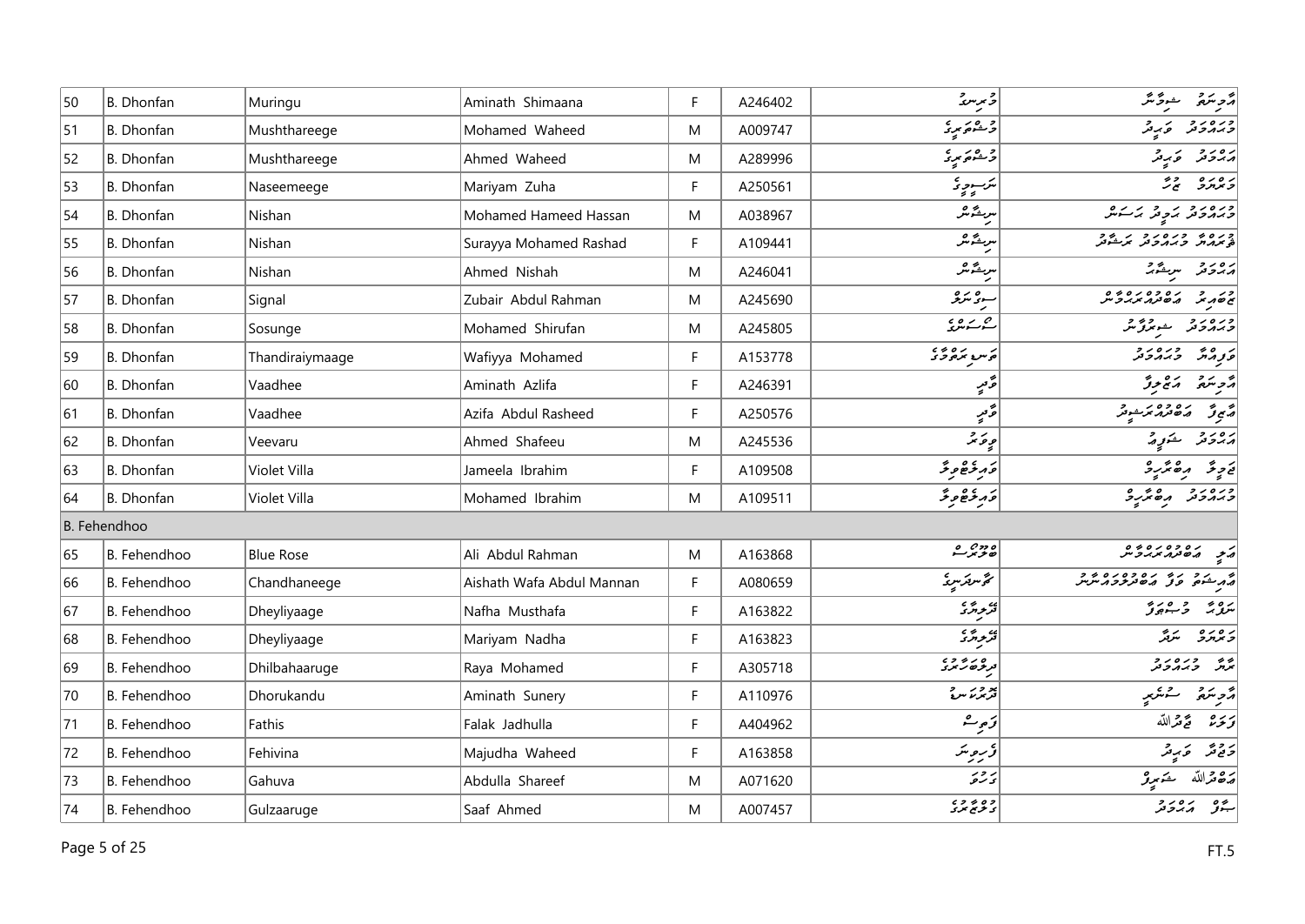| 75           | B. Fehendhoo | Haveeru      | Ali Rashid       | ${\sf M}$ | A107337 | - عريمه                      | ر<br>مرم المرشوش                                         |
|--------------|--------------|--------------|------------------|-----------|---------|------------------------------|----------------------------------------------------------|
| 76           | B. Fehendhoo | Haveeru      | Aishath Niuma    | F         | A110875 | ئەھەيتىر                     | و مر<br>مرگه مشوجو<br>سرچينې                             |
| 77           | B. Fehendhoo | Haveeru      | Ibrahim Mihad    | ${\sf M}$ | A110876 | تەھەپتىر                     | رە ئەر<br>حرشة                                           |
| 78           | B. Fehendhoo | Haveeru      | Fathmath Nazda   | F         | A110879 | ترءٍ پٽر                     | وٌجوحه<br>سرە ئۇ                                         |
| 79           | B. Fehendhoo | Haveeru      | Aminath Aidha    | F         | A163875 | - عريمه                      | أأترشي<br>ەزەرقىر                                        |
| 80           | B. Fehendhoo | Huraa        | Ali Idrees       | ${\sf M}$ | A009216 | رمجر                         | أوسمج ويرموث                                             |
| 81           | B. Fehendhoo | Huraa        | Aishath Juliya   | F         | A072907 | ريز                          | م المستوج المستحرمة                                      |
| 82           | B. Fehendhoo | Huraa        | Ahmed Shaan      | ${\sf M}$ | A110731 | ريز                          | رەر ئەھر                                                 |
| 83           | B. Fehendhoo | Huraa        | Mohamed Anil     | ${\sf M}$ | A163828 | رمجر                         | و ر ه ر د<br>د بر بر تر<br>ەر سرىۋ                       |
| 84           | B. Fehendhoo | Huraa        | Mariyam Nuzuha   | F         | A163830 | رمیٹر                        | سرچ پژ<br>ر ه بر ه<br><del>ر</del> بربر د                |
| 85           | B. Fehendhoo | Huraa        | Aminath Nuhuza   | F         | A163831 | رمجر                         | سرريح<br>أأرمر شرقه                                      |
| 86           | B. Fehendhoo | Irudheymaage | Nasheeda Moosa   | F         | A107335 | <br>  مرمرفری                | دريمه<br>ىكرىشوتگر<br>ئى                                 |
| 87           | B. Fehendhoo | Janbumaage   | Aminath Najma    | F         | A068475 | ر ه د و و<br>نح سرچ تر د     | أأترسم<br>سرو پر                                         |
| 88           | B. Fehendhoo | Janbumaage   | Aishath Yumna    | F         | A163806 | پر ۵ ۶ ۶ پ                   | پرویژ<br>ائی <sub>م</sub> رشتون <sub>د</sub><br>مرگ      |
| 89           | B. Fehendhoo | Janbumaage   | Naajiya Ibrahim  | F         | A163807 | ر ه د و و<br>نح سرچ تر د     | متنصر تر<br>ە ھەترىرى<br>برھ ترىرى                       |
| $ 90\rangle$ | B. Fehendhoo | Maahal       | Fathimath Muna   | F         | A163849 | ۇرۇ                          | و مرد<br>ترجو حرم<br>تر شر                               |
| 91           | B. Fehendhoo | Maahal       | Maryam Milma     | F         | A163851 | ۇرۇ                          | ر ه بر ه<br><del>د</del> بربر و<br>ج عر                  |
| 92           | B. Fehendhoo | Maahal       | Ismail Mazin     | M         | A163852 | ۇرۇ                          | ىر مەنتىمى تو<br>س<br>ۇ يې شر                            |
| 93           | B. Fehendhoo | Maavina      | Fathimath Shifa  | F         | A110948 | قحرمتنه                      | و مرد<br>ترجو حر<br>شەۋ                                  |
| 94           | B. Fehendhoo | Malaaz       | Ibrahim Iyaz     | M         | A147944 | ئەنۋى                        | ە ھەمرىر 2<br>برھىمرىر 3<br>ەرىژىشە                      |
| 95           | B. Fehendhoo | Night villa  | Kamana           | F         | A082575 | ىئىرغور ئۇ                   | ر ر<br>ما <del>ر</del> مئر                               |
| 96           | B. Fehendhoo | Nooraanee    | Mohamed Nirash   | M         | A107367 | دد بر<br>مربر سر             | سرىتىرىشە<br>و ر ه ر و<br><i>و پر</i> پر <del>و</del> تر |
| 97           | B. Fehendhoo | Nooraanee    | Mariyam Nisfa    | F         | A107368 | دور<br>مرتز س <sub>ی</sub> ر | ر ه ر ه<br><del>ر</del> بربرگ<br>سرىشۇ                   |
| 98           | B. Fehendhoo | Nooraanee    | Fathimath Niusha | F         | A110878 | دور<br>مرتز س <sub>ی</sub> ر | وتجودة سيمش                                              |
| 99           | B. Fehendhoo | Nooraanee    | Aishath Nifaza   | F         | A163873 | دور<br>مرتز س <sub>ی</sub> ر | د مرکز در شوه<br>در کشوه<br>سرومج                        |
| 100          | B. Fehendhoo | Paris        | Basma Naeem      | F         | A163820 | اۇىرم                        | ە ئەق ئىمەد                                              |
|              |              |              |                  |           |         |                              |                                                          |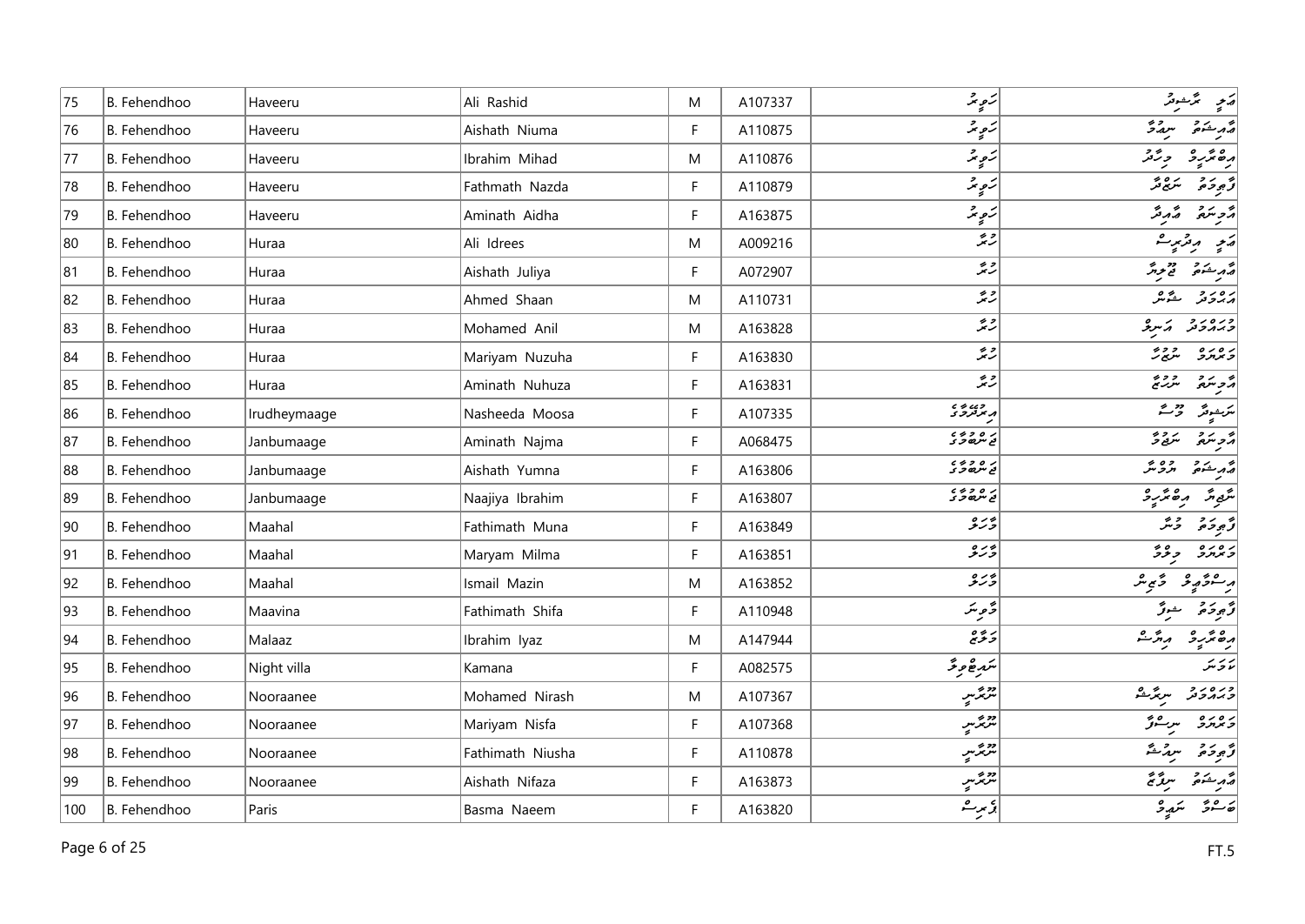| 101 | B. Fehendhoo | Paris             | Ahmed Bassam Mohamed<br>Naeem | M           | A325883 | بۇ بىر ھ                                                                                               | ر ہ ر و ر ہ و و ر ہ ر و ر ه ر و .<br>ג بر چ تر س س ح ج بر پر چر مرد ح |
|-----|--------------|-------------------|-------------------------------|-------------|---------|--------------------------------------------------------------------------------------------------------|-----------------------------------------------------------------------|
| 102 | B. Fehendhoo | Playsh            | Ibrahim Shaheen               | M           | A107359 | ە يە<br>بۇ <del>بۇ</del> شە                                                                            | ەرھەترىر <sup>9</sup><br>ىشگە پەنگر                                   |
| 103 | B. Fehendhoo | Playsh            | Ahmed Shameen                 | M           | A250240 | ە يە ھ                                                                                                 | ر ه ر د<br>مرگر فر<br>ڪُ <sub>تو</sub> مگر                            |
| 104 | B. Fehendhoo | Rosary            | Ali Lirar                     | M           | A039367 | ص پر<br>تنزیج سمپر                                                                                     | ړې د پر                                                               |
| 105 | B. Fehendhoo | Thandiraiymaage   | Ibrahim Yasir                 | M           | A107320 | اړسو بره دی<br>سر                                                                                      |                                                                       |
| 106 | B. Fehendhoo | Thandiraiymaage   | Aminath Zakariyya             | F           | A107321 | ر<br>مۇسر <sub>ىم مىر</sub> مورى                                                                       | پر پر د<br>مرگ سرچ<br>ى ئەسرە بىر                                     |
| 107 | B. Fehendhoo | Thandiraiymaage   | Aishath Rishmee               | F           | A132056 | ر<br>مۇسرو ئىرە <i>دى</i>                                                                              | پ <sup>و</sup> پر شوځ<br>برڪور                                        |
| 108 | B. Fehendhoo | Vaadhee           | Fathimath Shiuna              | F           | A072905 | حٌسٍ                                                                                                   | و مر د<br>در مر<br>شەر <sup>ى</sup> بىر<br>ك                          |
| 109 | B. Fehendhoo | Vaguthee Manzil   | Ahmed Nazeef                  | M           | A163812 | ر د <sub>مو</sub> ر ش <sub>کا</sub> و                                                                  | رەرو سَنجو                                                            |
| 110 | B. Fehendhoo | Zamaan            | Ibrahim Zayan                 | M           | A250232 | ىر ئەھ<br>ئى                                                                                           | مەھكەر ئەمرىر                                                         |
|     | B. Fulhadhoo |                   |                               |             |         |                                                                                                        |                                                                       |
| 111 | B. Fulhadhoo | Aavaaz            | Dheema Aboobakuru             | F           | A260599 | ره ه ه<br>در ه م                                                                                       | 77777<br>قرِرٌ                                                        |
| 112 | B. Fulhadhoo | Asrafeege         | Aishath Nahida                | F           | A107444 | ىز س <sup>9</sup> ىخرى <sub>م</sub> ى                                                                  | ة برختم                                                               |
| 113 | B. Fulhadhoo | Asseyri           | Maahid Hameed                 | M           | A313230 | اړه سمبر                                                                                               | ۇر تە<br>م<br>برَحٍ قر                                                |
| 114 | B. Fulhadhoo | <b>Best Side</b>  | Rizma Mohamed                 | F           | A107420 | $\overset{\circ}{\mathcal{E}}$                                                                         | برج څ<br>و رە ر د<br><i>د بە</i> پەر                                  |
| 115 | B. Fulhadhoo | <b>Best Side</b>  | Haikal Mohamed Ismail         | M           | A363960 | $\stackrel{o}{\mathcal{E}}\stackrel{o}{\mathcal{E}}\stackrel{o}{\mathcal{E}}\stackrel{o}{\mathcal{E}}$ | הגיב בגגבת גייבגב                                                     |
| 116 | B. Fulhadhoo | Dhekunuge         | Saniyya Aboobakuru            | $\mathsf F$ | A151734 | ے و و ء<br>تور مسری                                                                                    | 1 מצי 2<br><b>מ</b> יסים מ <sup>י</sup> מ<br>سەسەر                    |
| 117 | B. Fulhadhoo | <b>Dhiyares</b>   | Fathimath Zeenath             | $\mathsf F$ | A107398 | و پر بر ے                                                                                              | قَهْ وَحَقَّ مِي سَرَةَ                                               |
| 118 | B. Fulhadhoo | Gandhakoalhimaage | Mohamed Moosa                 | M           | A268246 | ر<br>ئەستىرىئا بورگانى                                                                                 | دومعه<br>و ر ه ر د<br>د بر پر تر                                      |
| 119 | B. Fulhadhoo | Haavilaa          | Fathimath Shazeen             | F           | A107415 | رٌّہ ِ تَرُ                                                                                            | ۇ ب <sub>و</sub> ر د<br>ىشكۈرىگر                                      |
| 120 | B. Fulhadhoo | Haveyli           | Aishath Shazhath              | F           | A121038 | ريمو                                                                                                   | شەۋر د<br>پ <sup>و</sup> مرشوح<br>مرم                                 |
| 121 | B. Fulhadhoo | Hiyaavahi         | Husham Ibrahim                | M           | A313238 | رېژوَر                                                                                                 | چە ئەھ<br>بەشقەرى<br>ە ھەمرىر 2<br>برھىمرىر 3                         |
| 122 | B. Fulhadhoo | Hiyaavahi         | Hisham Ibrahim                | M           | A313245 | رېژو <i>ر</i>                                                                                          | ە ھەمەر 2<br>برەھمەر 2<br>رىشىمى                                      |
| 123 | B. Fulhadhoo | Lillymeed         | Shaama Ismail                 | F           | A250221 | ووو ؟                                                                                                  | وستوحير<br>شَرْتُرُ                                                   |
| 124 | B. Fulhadhoo | Lillymeed         | Saam Ismail                   | M           | A313197 | و و د ه<br>ر و و                                                                                       | ەرسىۋەپەيج<br>ستمرس                                                   |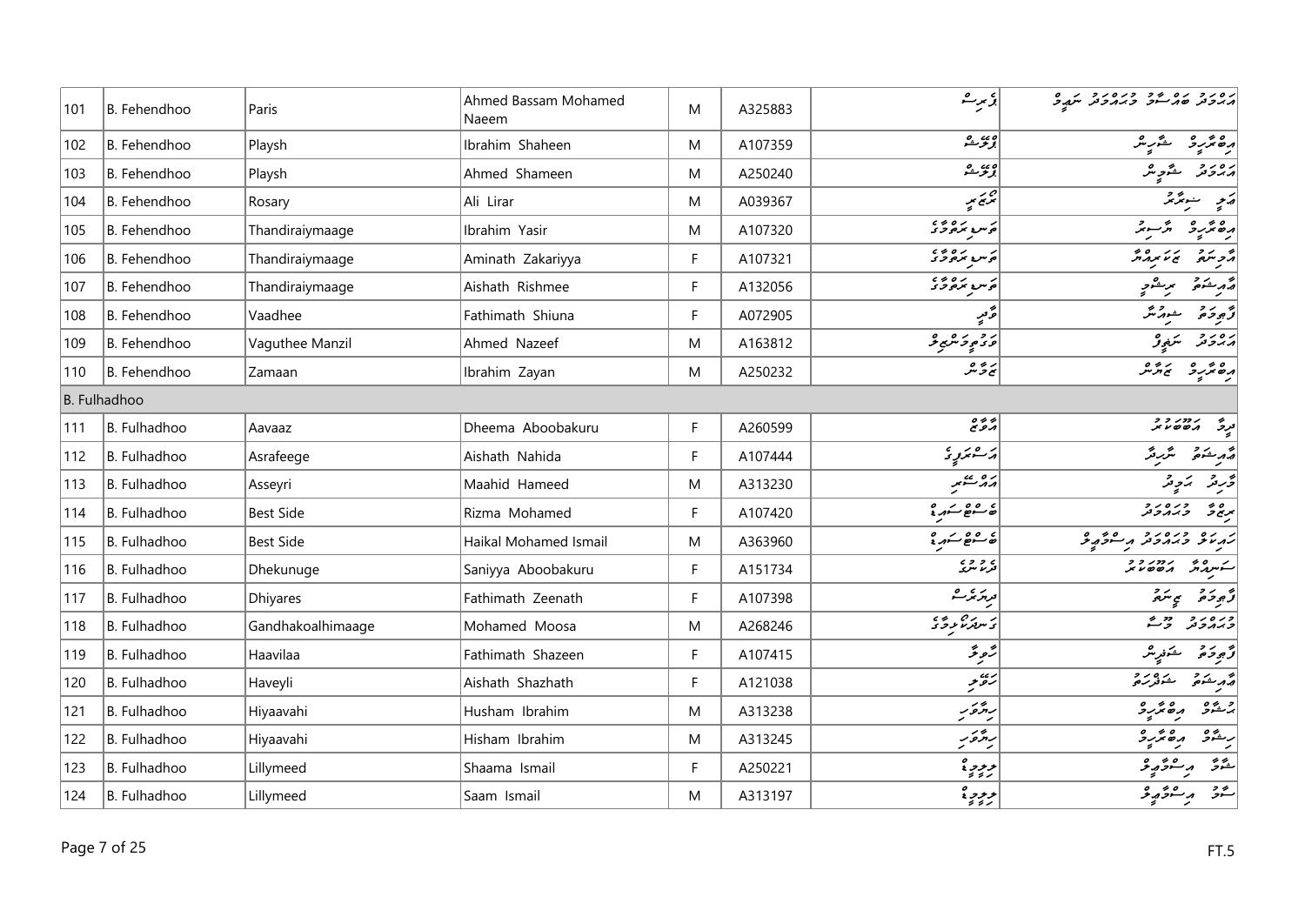| 125 | B. Fulhadhoo | Lilymaage        | Fathuhulla Abdul Razzaq     | M  | A073427 | ووڈء                                           | ر د د الله په موه بره د د<br>نومۍ الله په موه مردم مخ |
|-----|--------------|------------------|-----------------------------|----|---------|------------------------------------------------|-------------------------------------------------------|
| 126 | B. Fulhadhoo | Lilymaage        | Ismail Shafeeu              | M  | A312713 | ووڈء                                           | ر شرگړي شکړ ک                                         |
| 127 | B. Fulhadhoo | Lilymaage        | Salwa Abdul Razzaaq         | F. | A362016 | ووژء                                           | 1010707<br>103007675<br>سەۋۇ                          |
| 128 | B. Fulhadhoo | Manzil           | Fathimath Shiyama           | F  | A149812 | ۇمىئېۋ                                         | أراموخا والمسترائر                                    |
| 129 | B. Fulhadhoo | Manzil           | Mariyam Shahuza             | F  | A297354 | ئەشىر ۋ                                        | رەرە شەدىخ                                            |
| 130 | B. Fulhadhoo | Manzil           | Ahmed Shafiu                | M  | A311190 | ئەشىر ۋ                                        | رەر ئەر                                               |
| 131 | B. Fulhadhoo | Meenaaz          | Ali Faseehu                 | M  | A124268 | حريثره                                         | أة بموسير                                             |
| 132 | B. Fulhadhoo | Nibiligaa        | Ahmed Thahseen              | M  | A250208 | سرھ ورگا<br>مرم                                | رەرد روپە                                             |
| 133 | B. Fulhadhoo | Nibiligaa        | Abdulla Atheef              | M  | A313117 | سرھ مورگا<br>مرم                               | برە قراللە كەبور                                      |
| 134 | B. Fulhadhoo | Ocean Villa      | Fathimath Shaheedha Mohamed | F  | A365900 | رمسئە مى <i>گرى</i> مىگ                        | و دو شریگ دره دو                                      |
| 135 | B. Fulhadhoo | Ocean Villa      | Mariyam Shaheedha Mohamed   | F  | A403329 |                                                | و وره د عريد وره د و                                  |
| 136 | B. Fulhadhoo | Ocean Villa      | Aminath Shaheedha Mohamed   | F  | A403359 | ئەسىئە ئىرى <i>م</i> ىگە                       | أأوسكم كالميتر وبرودور                                |
| 137 | B. Fulhadhoo | Out House        | Aishath Inasa               | F  | A093362 | بر ده بر د ه                                   | ومرشوش مرشرش                                          |
| 138 | B. Fulhadhoo | Rankokaage       | Adam Shareef                | M  | A069754 | ر ٥ پر دي<br>برس لا ک                          | پره ش <sub>ک</sub> ړو<br>مرکز شکړو                    |
| 139 | B. Fulhadhoo | Rayyan           | Ahmed Rasheed               | M  | A128983 | ر ه بر ه<br>مرد مر مر                          | رەرە بەجى                                             |
| 140 | B. Fulhadhoo | Rayyan           | Habeeba Ibrahim             | F  | A312735 | ر ه بر ه<br>مرد مر مر                          |                                                       |
| 141 | B. Fulhadhoo | Rihiveli         | Aishath Hanaa               | F  | A313332 | ىررى<br>ئرىر ئىر                               | أقهر ينسعوا الكاثر                                    |
| 142 | B. Fulhadhoo | Sandhubarakaage  | Zahida Yoosuf               | F  | A112860 | ر که سرور در در در در بار<br>سه سرور من کرما ی | پ <sub>چ س</sub> ر پی مرسمبر دی بر                    |
| 143 | B. Fulhadhoo | <b>Udhares</b>   | Ismail Athif                | M  | A073233 | ەز ئەربىگە                                     | وڪرو ڏوو                                              |
| 144 | B. Fulhadhoo | <b>Udhares</b>   | Hassan Azleef               | M  | A107445 | ە ئەرىپە ھ                                     | يَرْسَسْ دَيْحِوِرْ                                   |
| 145 | B. Fulhadhoo | Udhares          | Mohamed Shahid              | M  | A113334 | ە ئەرىئە ھ                                     | ورەرو شەرق                                            |
| 146 | B. Fulhadhoo | Udhares          | Abdul Bari Aboobakur        | M  | A126800 | ەزىر ئە                                        | נסכם נחנדיב<br>גםתלסמ גםסטמ                           |
| 147 | B. Fulhadhoo | Valuge           | Aminath Suhana              | F  | A307675 | ر و ،<br>د تر                                  | ۇ جەمئە ئەسىر ئىر                                     |
| 148 | B. Fulhadhoo | Venus            | Mohamed Faisal              | M  | A075576 | وٍ پرَ ہے                                      | ورەرو تەرىنى                                          |
| 149 | B. Fulhadhoo | Vidhuvaruge      | Zaidh Abdul Kareem          | M  | A312762 | و د و ء<br>و ترو برد                           | ى مەس ھەمدى مەس                                       |
| 150 | B. Fulhadhoo | <b>West Side</b> | Mohamed Arusal              | M  | A147218 | <i>ء</i> ِ ص <sub>ف</sub> ھ سَمبر ۽            | ورەرو رورو                                            |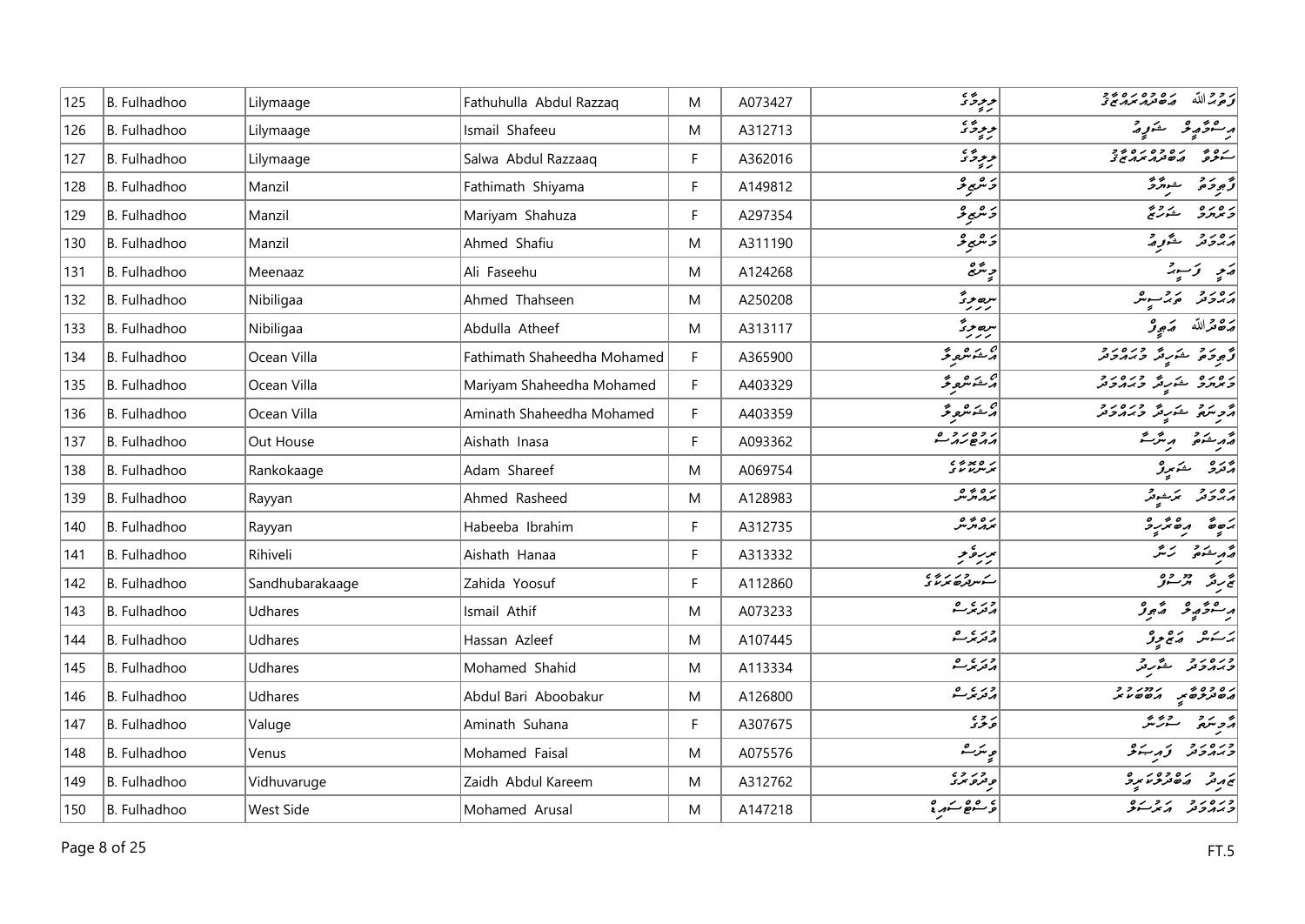|     | B. Kihaadhoo |                  |                        |    |         |                                           |                                                    |
|-----|--------------|------------------|------------------------|----|---------|-------------------------------------------|----------------------------------------------------|
| 151 | B. Kihaadhoo | Ahimaage         | Mariyam Hamdha         | F  | A324233 | ەردى                                      | ره ره بره و.<br>د بر بر بر تر                      |
| 152 | B. Kihaadhoo | Ahimaage         | Nafulaanaa Rasheed     | F  | A325213 | ەسرچە                                     | للموثوثة المرشوثر                                  |
| 153 | B. Kihaadhoo | Alivaage         | Aminath Leesha         | F  | A325210 | أتروح                                     | أأرد سكو المحيطة                                   |
| 154 | B. Kihaadhoo | Asaree Villa     | Ahmed Iqbal            | M  | A068031 | ە سەمبەء قە                               | رەرد مقصو                                          |
| 155 | B. Kihaadhoo | Asaree Villa     | Sarmeela Moosa         | F. | A096930 | أەسىسموقى                                 | سەر ئۇ بۇ يە                                       |
| 156 | B. Kihaadhoo | Asaree Villa     | Hameeda Yoosuf         | F  | A109340 | ە ئەسەبىرە بۇ<br>مەسىر                    | بر دیگر در دور<br>ایرو شر                          |
| 157 | B. Kihaadhoo | Asaree Villa     | Mohamed Iqbal          | M  | A256105 | ە ئەسەبىرە ب <sup>ەي</sup><br>ئ           | ورەرو مۇھۇ                                         |
| 158 | B. Kihaadhoo | Asaree Villa     | Aishath Yumna          | F  | A256106 | ە سەمبەء قە                               | أأرمضت الرونائر                                    |
| 159 | B. Kihaadhoo | Asaree Villa     | Zoona Moosa            | F  | A256108 | ە ئەسەبىرە ب <sup>ى</sup> ر<br>ئ          | دد میں دی مشرکت<br>اسی مثر                         |
| 160 | B. Kihaadhoo | Asseyri          | Abdul Rasheed Gasim    | M  | A053719 | لئەۋرىيىمىر                               | גە دەپرىيەتە ئ <sup>ە</sup> سىر                    |
| 161 | B. Kihaadhoo | Asseyri          | Shafeega Ali           | F  | A109355 | بره ي<br>مره شوبر                         |                                                    |
| 162 | B. Kihaadhoo | Asseyri          | Ali Najih              | M  | A324503 | لئەۋىئىمبر                                | ديم شيخ جم                                         |
| 163 | B. Kihaadhoo | Dharussalam      | Fathimath Shifa        | F  | A256201 | ء وه ريده<br>تربر پر سکوگ                 | و و ده شرو                                         |
| 164 | B. Kihaadhoo | <b>Dhoores</b>   | Fathimath Yasfa        | F  | A258274 | دد ،<br>تربر ک                            | وٌ ورَحْمَ الرَّسْوَرُ                             |
| 165 | B. Kihaadhoo | Florida          | Hussain Hameed         | M  | A257565 | وتبريد                                    |                                                    |
| 166 | B. Kihaadhoo | Gardeniyaa Villa | Ali Naseer             | M  | A105952 | ۇ ئىر، سەر ئەھ                            | جرسكويل الكروني<br>أوكوب الكروني<br>أوكوب الكرسوني |
| 167 | B. Kihaadhoo | Gardeniyaa Villa | Mohamed Zayaan Ali     | M  | A325215 | تجسد بمسر محرورتخر                        |                                                    |
| 168 | B. Kihaadhoo | Green Leaf       | Dhunya Hussain         | F. | A324506 | <sup>9</sup> ىر بىر بور 2                 | وه د محمد محمد محمد المحمد                         |
| 169 | B. Kihaadhoo | Green Light      | Aminath Rasha          | F  | A325211 | ە پرىترى <i>زى</i> رغ                     | أأدح المراكبة                                      |
| 170 | B. Kihaadhoo | Gulfaamge        | Mohamed Maish          | M  | A363918 | وه پره پر<br><i>د موگ</i> ور              | ورەرو ۇرى                                          |
| 171 | B. Kihaadhoo | Haaufaa          | Wafiyya Nizar          | F  | A116057 | رژوژ                                      | قروه شريحه                                         |
| 172 | B. Kihaadhoo | Hiyfahi          | Fathimath Haima Haroon | F. | A327498 | رە ئەر                                    | ومرد مرد معد                                       |
| 173 | B. Kihaadhoo | Huvandhumaage    | Mujuthaba Nizar        | M  | A056761 | و ر<br>ره سربرو د                         | 3 د ح مرگة<br>ح تو جي<br>سریح تنز                  |
| 174 | B. Kihaadhoo | Huvandhumaage    | Mohamed Nazeeh         | M  | A250918 | و رکھنے کا دیا ہے<br>مرک <i>و تعری</i> ری | و پر و پر و<br><i>و پر ډ</i> ېر<br>سَيٍّ           |
| 175 | B. Kihaadhoo | Iruveli          | Fathimath Najudha      | F. | A255564 | وبزة و                                    | تخ جي حر حر حر حر حر حر حر                         |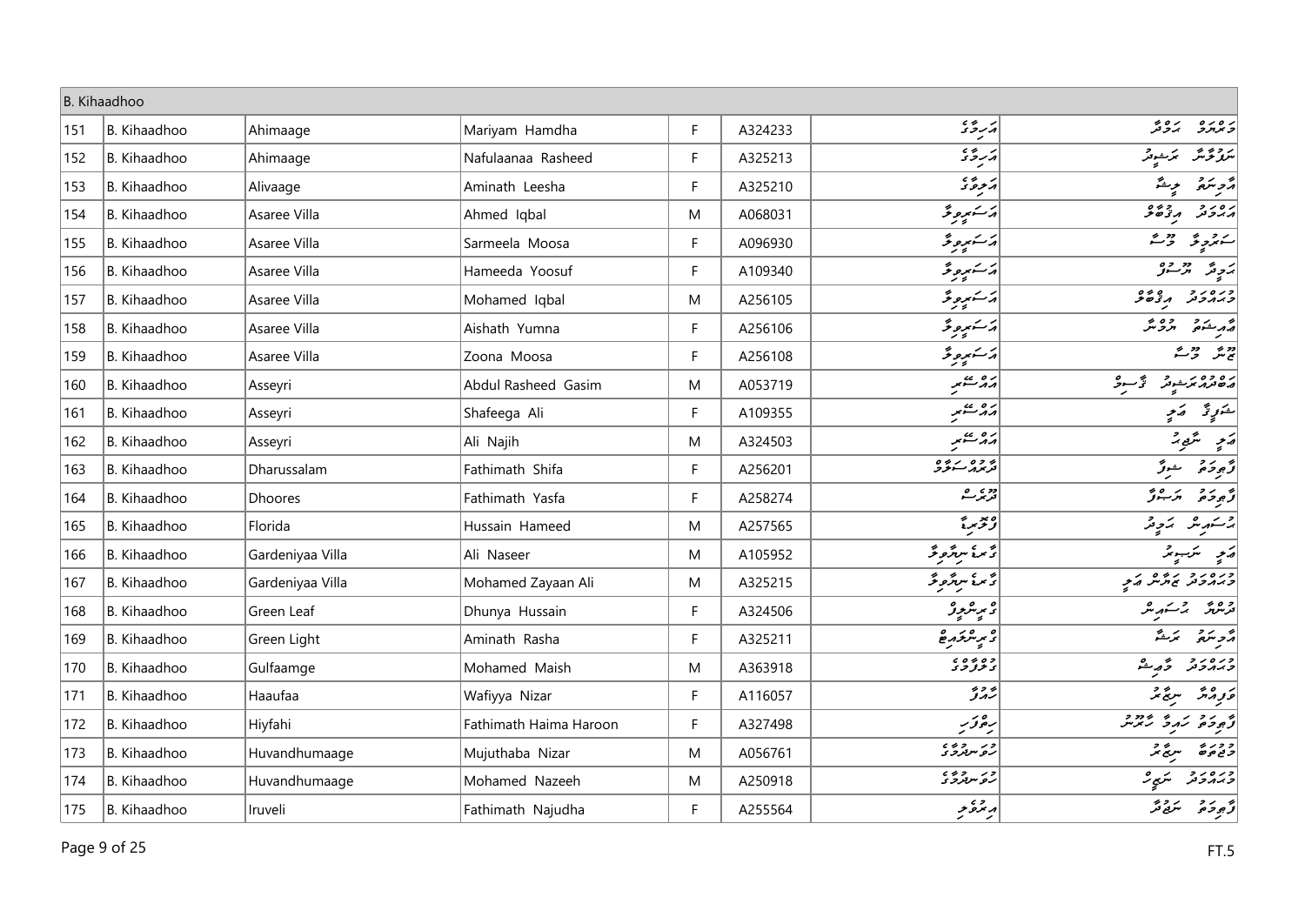| 176 | B. Kihaadhoo  | Kurendhooge    | Saama Ibrahim            | F  | A081886 | و ۽ ه دو ۽<br>ما مرس           | دە ئەرو<br>ستهوشح                                    |
|-----|---------------|----------------|--------------------------|----|---------|--------------------------------|------------------------------------------------------|
| 177 | B. Kihaadhoo  | Kurendhooge    | Zahidha Ibrahim          | F. | A109427 | و ۽ ه دو ۽<br>ما جرس قري       | ە ھەترىرى<br>م<br>پچ <sub>سر</sub> وگر               |
| 178 | B. Kihaadhoo  | Lillyaage      | Abdulla Faisal           | M  | A109417 | و وړي<br>ر <sub>ئ</sub>        | برە تراللە<br>ۇ بەسىدى                               |
| 179 | B. Kihaadhoo  | Metro Villa    | Ameenath Maldha          | F. | A258051 | <br> د ع نر <sub>و</sub> ڈ     | رەپۇ<br>ړې ښه                                        |
| 180 | B. Kihaadhoo  | Orchidmaage    | Hussain Nuhaadh          | M  | A324234 | ه<br>د سوء چې                  | سرگرفر<br>جر س <sub>ک</sub> ر میں<br>م               |
| 181 | B. Kihaadhoo  | Passion flower | Hawwa Zahira             | F  | A257510 | بۇي ھەم ئەر<br>بۇي ھەر ئۆتۈكىس | برەق تجربته                                          |
| 182 | B. Kihaadhoo  | Rihiveli       | Aishath Wafa             | F  | A324230 | ىرر ۋىر<br>ئرىر                | وكرمشتم وتمح                                         |
| 183 | B. Kihaadhoo  | Roashaneege    | Aishath Nasmaa           | F  | A250917 | ئۇيغۇمىيە ئە<br>               | ىئەرمەمچ<br>پ <sup>ر</sup> مرشہ حر                   |
| 184 | B. Kihaadhoo  | Roashaneege    | Ibrahim Waseem           | M  | A257580 | ترىشە يېرىكە                   | ەرھەترىر <sup>ى</sup><br>ىزىسەۋ                      |
| 185 | B. Kihaadhoo  | Thuniveli      | Ahmed Naazim             | M  | A109394 | ە<br>مۇسرەكىر                  | بر 2 بر 1<br>م.بر <del>5</del> تر<br>سَّفْرِقَر      |
| 186 | B. Kihaadhoo  | Thuniveli      | Aishath Shifaza          | F  | A258088 | ومحسرة مر                      | پ <sup>و</sup> مرشوحو<br>سنبوتونج                    |
| 187 | B. Kihaadhoo  | Thuniveli      | Ali Ziyaad               | M  | A258089 | ە<br>مۇسرەكە مە                | ړې بې پروتر<br>د پ                                   |
| 188 | B. Kihaadhoo  | Thuniveli      | Hana Naeem               | F  | A258091 | ە<br>مۇسرەكرىپە                | رَنگر سَمَدِهِ                                       |
| 189 | B. Kihaadhoo  | <b>Udhares</b> | Aminath Afa              | F  | A324507 | د ر ، م<br>مرمرسه              | ړې په د تر                                           |
| 190 | B. Kihaadhoo  | Vaadhee        | Mohamed Nabeeh           | M  | A325212 | حٌسٍ                           | ورەرو شھر                                            |
| 191 | B. Kihaadhoo  | Vaarey Villa   | Ahmed Musthafa           | M  | A109418 | ە بى<br>ھەمرە <sub>م</sub> ۇ   | ره رو و ه رو<br>مدرونر و سبوتي                       |
| 192 | B. Kihaadhoo  | Zamaaneege     | Moosa Haleem             | M  | A109330 | بحرثة سيح                      | روم پر دی کرده                                       |
| 193 | B. Kihaadhoo  | Zuvaarimaage   | Ali Rasheed              | M  | A109695 | د و برگړي<br>مح ځم پرڅنۍ       | أركمني المركب وكر                                    |
|     | B. Kudarikilu |                |                          |    |         |                                |                                                      |
| 194 | B. Kudarikilu | Aazaadhu       | Shameela Ibrahim         | F  | A250769 | پر بر حر<br>در سخ فر           | ە ئەنگەرى<br>مەھمەرىي<br>اڪو گر<br>—                 |
| 195 | B. Kudarikilu | Alivaage       | Fathimath Thayyiba       | F  | A250762 | پزیره ی                        | بر ه<br>جوړ <del>ب</del> ر گ<br>ۇ ب <sub>و</sub> ر د |
| 196 | B. Kudarikilu | Arutha         | Ibrahim Aboobakuru Fulhu | M  | A022733 | بر ور                          | ,,,,,,,,<br>,,,,,,,<br>ە ھەترىر <sup>ە</sup>         |
| 197 | B. Kudarikilu | Asurumaage     | Aishath Naazlee          | F  | A246482 | ر و و د »<br>پرستوری           | پ <sup>و</sup> مرشوځ<br>متزج محر                     |
| 198 | B. Kudarikilu | Asurumaage     | Nisreen Rasheed          | F  | A250746 | ر و و د »<br>پر سه بود د       | للرسمي كرسي                                          |
| 199 | B. Kudarikilu | Athamaage      | Hussain Abdulla          | M  | A049674 | ر ر د »<br>پره <del>و</del> د  | جر محمد مكانية                                       |
| 200 | B. Kudarikilu | Athamaage      | Fathimath Moosa          | F  | A106164 | د ر د د<br>  په پور د          | أَوَّجْعِدَهُ وَسَعَّ                                |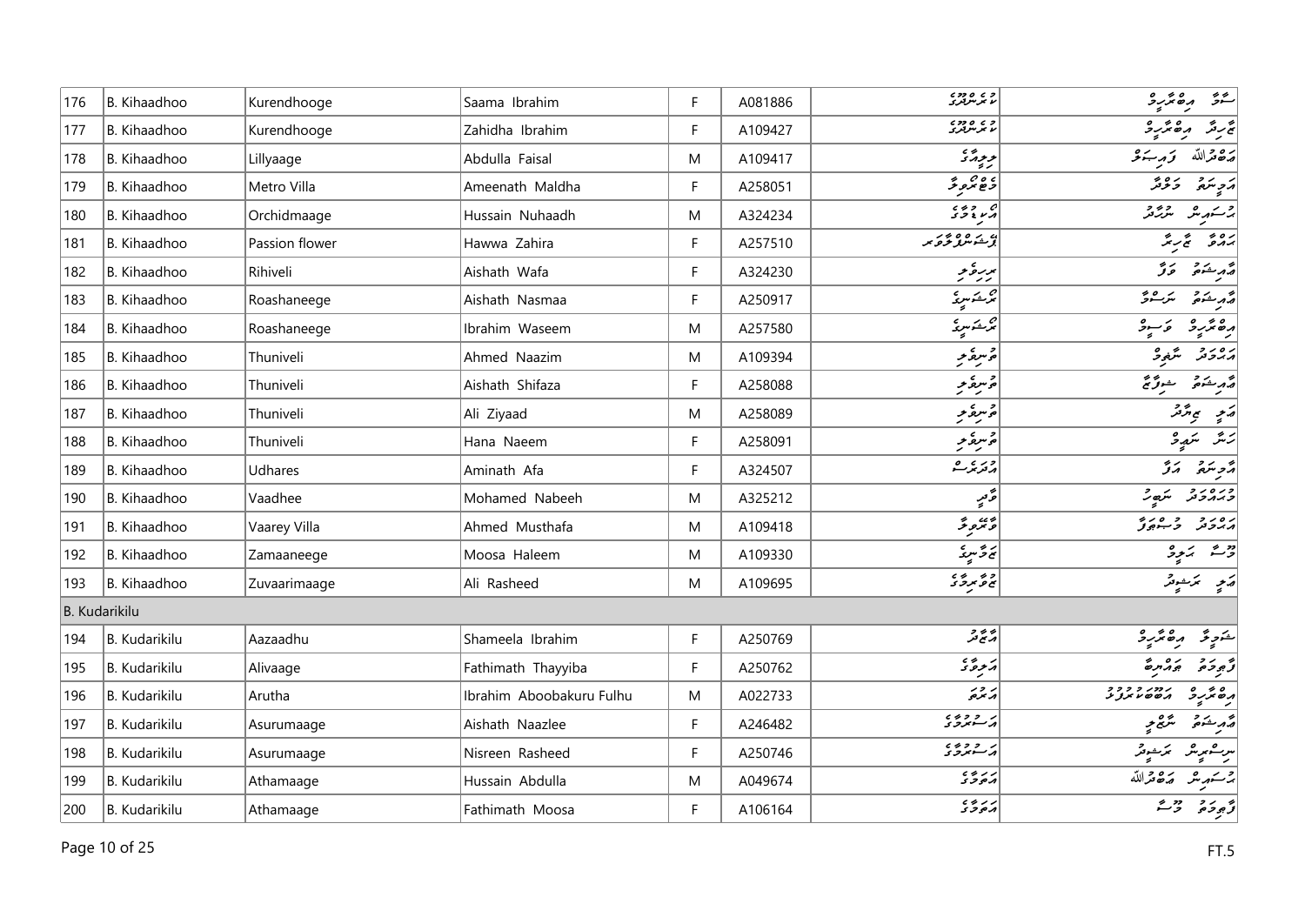| 201 | B. Kudarikilu | Athamaage      | Abdulla Arham            | M  | A109020 | ر ر د »<br>د ه د د                  | ەھىراللە<br>برءبره                   |
|-----|---------------|----------------|--------------------------|----|---------|-------------------------------------|--------------------------------------|
| 202 | B. Kudarikilu | Athamaage      | Aminath Zaeema           | F  | A109021 | ر ر د »<br>د ه د د                  | أرمز<br>تح جر پخ                     |
| 203 | B. Kudarikilu | Athamaage      | Aishath Zoona            | F. | A246432 | ر ر د »<br>د ه د د                  |                                      |
| 204 | B. Kudarikilu | Athamaage      | Hawwa Zuha               | F  | A246433 | ر ر د »<br>د ه <del>ر</del> ر       | $55 - 501$                           |
| 205 | B. Kudarikilu | Bageechaage    | Adam Nasir               | M  | A043350 | <br>  تەنەپىمى ئ                    | أوره مترسونر                         |
| 206 | B. Kudarikilu | Bashimaage     | Shamsunnisa Abdul Kareem | F  | A109051 | <br> خامرچری                        | دە دە برگ دەدەر ق                    |
| 207 | B. Kudarikilu | Bokarumaage    | Ibrahim Shakeeb          | M  | A043487 | پر ر د پر د<br>ت <i>ن برد د</i>     | رە ئەر ئىرە                          |
| 208 | B. Kudarikilu | Cathyroze      | Ahmed Sidgee             | M  | A068046 | ې موسم<br>موسم                      | ره رو<br>درگار دارد کرد              |
| 209 | B. Kudarikilu | Daisy Villa    | Abdulla Yameen           | M  | A053221 | ۽ سمج حرقحہ                         | برة قرالله مراج معر                  |
| 210 | B. Kudarikilu | Dhiraasaa      | Shamsunnisa Ali          | F  | A109161 | وبرتزت                              | لمشور وه مرتع مدر                    |
| 211 | B. Kudarikilu | Dhiraasaa      | Sumana Ibrahim Rasheed   | F. | A247497 | در پڑ گ                             |                                      |
| 212 | B. Kudarikilu | Dhiraasaa      | Suma Ibrahim Rasheed     | F  | A247499 | وړمگر گ                             | روم رەمۇرە مەجوم                     |
| 213 | B. Kudarikilu | <b>Dhoores</b> | Aminath Waseema          | F  | A109052 | ود ۽ ه                              | أأدويتهم أوسود                       |
| 214 | B. Kudarikilu | <b>Dhoores</b> | Faruhath Habeeb          | M  | A246453 | دد ،<br>تربر ک                      | 707 777                              |
| 215 | B. Kudarikilu | Faith          | Saifulla Moosa           | M  | A000335 | تومرچ                               | دومثر<br> ستوریخ اللّه               |
| 216 | B. Kudarikilu | Fazaa          | Aishath Saanee           | F  | A250760 | ترتج                                | وكرمشكر فتحسير                       |
| 217 | B. Kudarikilu | Fehivina       | Mohamed Muazzam Hassan   | M  | A246459 | ۇر <sub>ە</sub> بىر                 | ورەرو ورەرو رىمى<br>جەمەجىر جەمەنى ئ |
| 218 | B. Kudarikilu | Fehivina       | Ahmed Muhannidh          | M  | A250744 | ۇروپر                               | ره د در وره د                        |
| 219 | B. Kudarikilu | Finihiyaa      | Mariyam Saara            | F. | A109126 | اوسربرگر<br><u>سبب</u>              | د ه د و سر محمد                      |
| 220 | B. Kudarikilu | Finihiyaa      | Fathimath Safa Ismail    | F  | A247429 | او مبریہ پڑ<br><u>گرم</u> ر         | ۇي ئەچ سۆز بەستۇپ بۇ                 |
| 221 | B. Kudarikilu | Finihiyaa      | Juvaida Ismail           | F  | A247431 | او سربرگ <sup>ر</sup><br><u>سبب</u> | لقومر قريد والموالي والمحمد والمحمد  |
| 222 | B. Kudarikilu | Finihiyaa      | Mohamed Jawad Ismail     | M  | A250770 | او سربرگر<br>گیسیک                  | כנים ניבי ביני תשיכתי                |
| 223 | B. Kudarikilu | Finivaage      | Azeeza Mahmood           | F  | A109103 | و سرچ <sup>ء</sup><br>تر سرچ        | בישי בגרבת                           |
| 224 | B. Kudarikilu | Finivaage      | Aishath Warda            | F  | A109104 | وسرچ                                | أشهر مشتمح وممرش                     |
| 225 | B. Kudarikilu | Finivaage      | Ahmed Shiham             | M  | A112943 | و سرچ <sup>ي</sup>                  | رەرە ئورگ                            |
| 226 | B. Kudarikilu | Finivaage      | Fathimath Shiruath       | F. | A247045 | و سرچ <sup>ء</sup>                  | أو د و در د                          |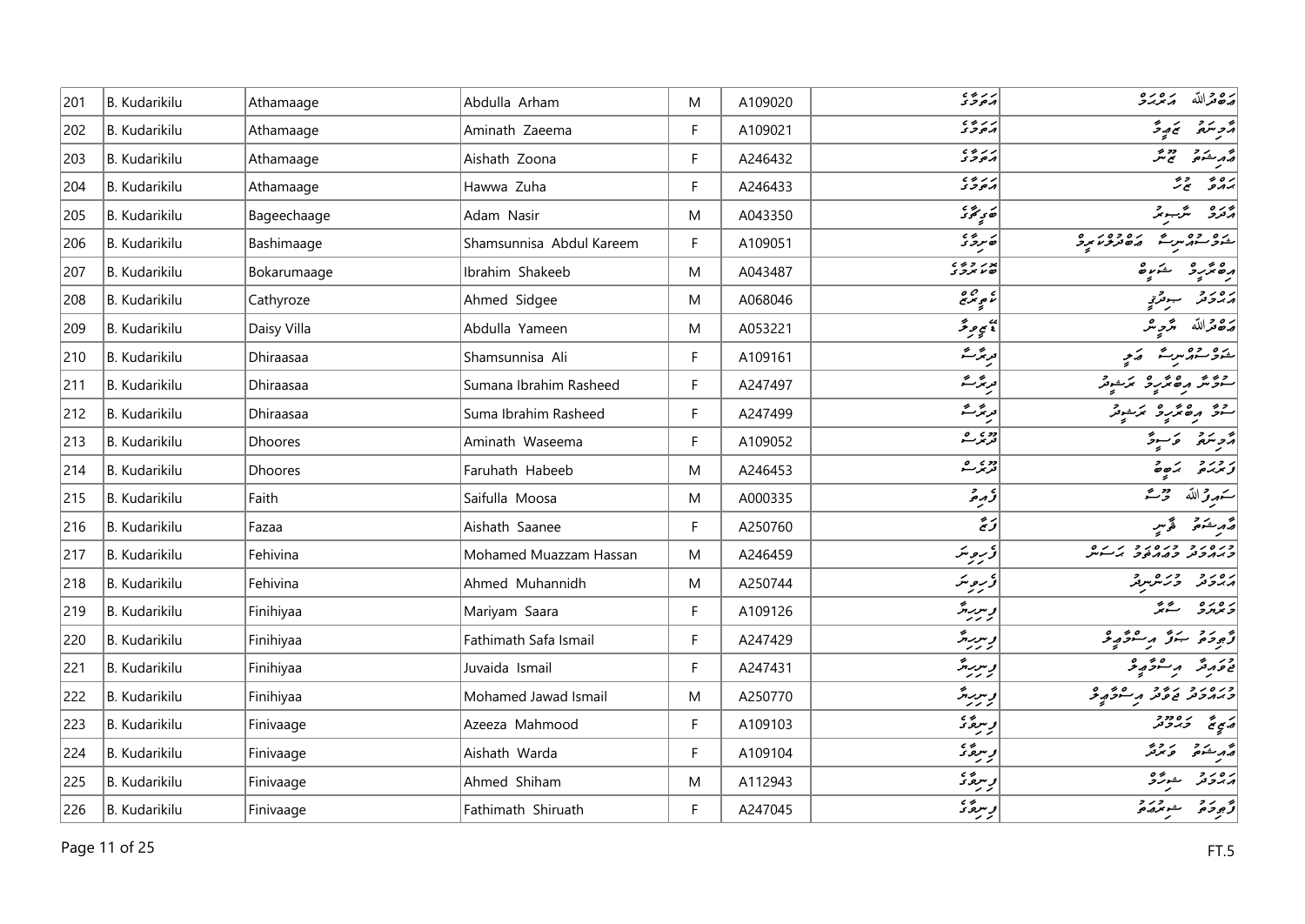| 227 | B. Kudarikilu | Flower         | Abdul Rasheed Aboobakur   | M  | A034329 | ە ئەترىر<br>توقرىمە                    | נ 22,000 מדינים<br>הסנגילייני הססטיל         |
|-----|---------------|----------------|---------------------------|----|---------|----------------------------------------|----------------------------------------------|
| 228 | B. Kudarikilu | Flower         | Ilyas Aboobakuru          | M  | A042900 | ە ئەترىر<br>توقرى                      |                                              |
| 229 | B. Kudarikilu | Flower         | Suaidh Naseer             | M  | A246455 | ە ئەترىر<br>توقرىمە                    | سقەرەقە سىبدىر                               |
| 230 | B. Kudarikilu | Flower         | Suhail Naseer             | M  | A246456 | و څري پر                               | سەبەر ۋ<br>ىئرسونر                           |
| 231 | B. Kudarikilu | Fresco         | Tholaal Naseer            | M  | A246602 | ه ۽ م                                  | أبرود الكرسونر                               |
| 232 | B. Kudarikilu | Gaskara        | Aminath Samiyya           | F  | A247460 | ىر ھەيزىر                              | ومحر متعرفه المستور                          |
| 233 | B. Kudarikilu | Green Villa    | Aminath Sana              | F. | A246609 | <sup>ە</sup> بې <sup>تر</sup> بۇ       | ۇ ئەسكە ئەسىگە                               |
| 234 | B. Kudarikilu | Green Villa    | Dheema Nizar              | F  | A246611 | ە بېرىئر <sub>ى</sub> رگە<br>ئ         |                                              |
| 235 | B. Kudarikilu | Green Villa    | Hana Nizar                | F  | A369213 | <sup>9</sup> ىيە يىرىمو ئ <sup>ۇ</sup> |                                              |
| 236 | B. Kudarikilu | Hakeemuge      | Ibrahim Sinaz             | M  | A110892 | ر رو ء<br>سوچ                          | ەر ھەترىرى<br>ر<br>بەيقى                     |
| 237 | B. Kudarikilu | Haveereenaaz   | Hassan Siraj              | M  | A109112 | ائەھ بىرىئى<br>كەنبە                   | ىرىكىش سەبۇقى                                |
| 238 | B. Kudarikilu | Hazaarumaage   | Abdul Salam Abdul Hameed  | M  | A110841 | ر ۶ و ۶ و<br>رسخ مور د                 | ره وه ر ده ده ده ده د<br>مان ده سود مان در د |
| 239 | B. Kudarikilu | Hazaarumaage   | Aishath Faidha            | F  | A110894 | ر ۶ و ۶ ء<br>رسخ مور د                 | مەرشىق ئەرت                                  |
| 240 | B. Kudarikilu | Hazaarumaage   | Abdulla Mubaarik          | M  | A127973 | ر بر و بر ،<br>رسخ بوری                | مَدْهُ مَرْاللّهِ وَتَقْعَدِ مِنْ            |
| 241 | B. Kudarikilu | Hazaarumaage   | Abdul Sameeu Abdul Hameed | M  | A246839 | ر ۶ و ۶ ی<br>رسخ بوری                  | גם כם גבר גם כם גבור.<br>הסטה בכה הסטיפיקט   |
| 242 | B. Kudarikilu | Hazaarumaage   | Aminath Ameeda            | F  | A246842 | ر پر و د ،<br>رسخ بور د                | أأروبتهم أأروقه                              |
| 243 | B. Kudarikilu | Hazaarumaage   | Nishana Hameed            | F. | A246852 | ر ۶ و ۶ ی<br>رسم مرو ی                 | سرمنڈنڈ کرونڈ                                |
| 244 | B. Kudarikilu | Hudhufalhu     | Salim Ahmed               | M  | A011201 | و ور و<br>رقرو ت                       | ستوو مهدومر                                  |
| 245 | B. Kudarikilu | Hudhufalhu     | Saalima Saalim Ahmed      | F. | A247399 | و ور و<br>رقرقر تر                     | سەرۇ سەرە مەدەر                              |
| 246 | B. Kudarikilu | Iramaage       | Aminath Rizga Abdul Raoof | F  | A246590 | بر پر دی                               | ם גב בם גם בסינה.<br>גביעת יהוד בסינגינגי    |
| 247 | B. Kudarikilu | Irumatheege    | Aminath Waheedha          | F  | A080183 | ېر بر دې<br>بر بر دې                   | أأترجع أقاربته                               |
| 248 | B. Kudarikilu | Irumatheege    | Jameela Aboobakur         | F. | A080328 | ېر تر <i>دې</i><br>ر                   | <br>  הַכְל גם סיט א                         |
| 249 | B. Kudarikilu | Irumatheege    | Aishath Afa               | F. | A250752 | ېر تر د ځو د<br>ر                      | أوار شوهي أواقي                              |
| 250 | B. Kudarikilu | Jewel          | Ahmed Ramzee              | M  | A080324 | و ، ه<br>قع مو                         | رەر دەستى ئەر                                |
| 251 | B. Kudarikilu | Karankaa villa | Adam Saeed Umar           | M  | A079750 | ئەنگەرىگە بۇ                           | وره کوړه ورو                                 |
| 252 | B. Kudarikilu | Karankaa villa | Aishath Afiya             | F. | A109061 | ئەنگەرىگە بوڭر                         | أقار مشكاته الأفراقر                         |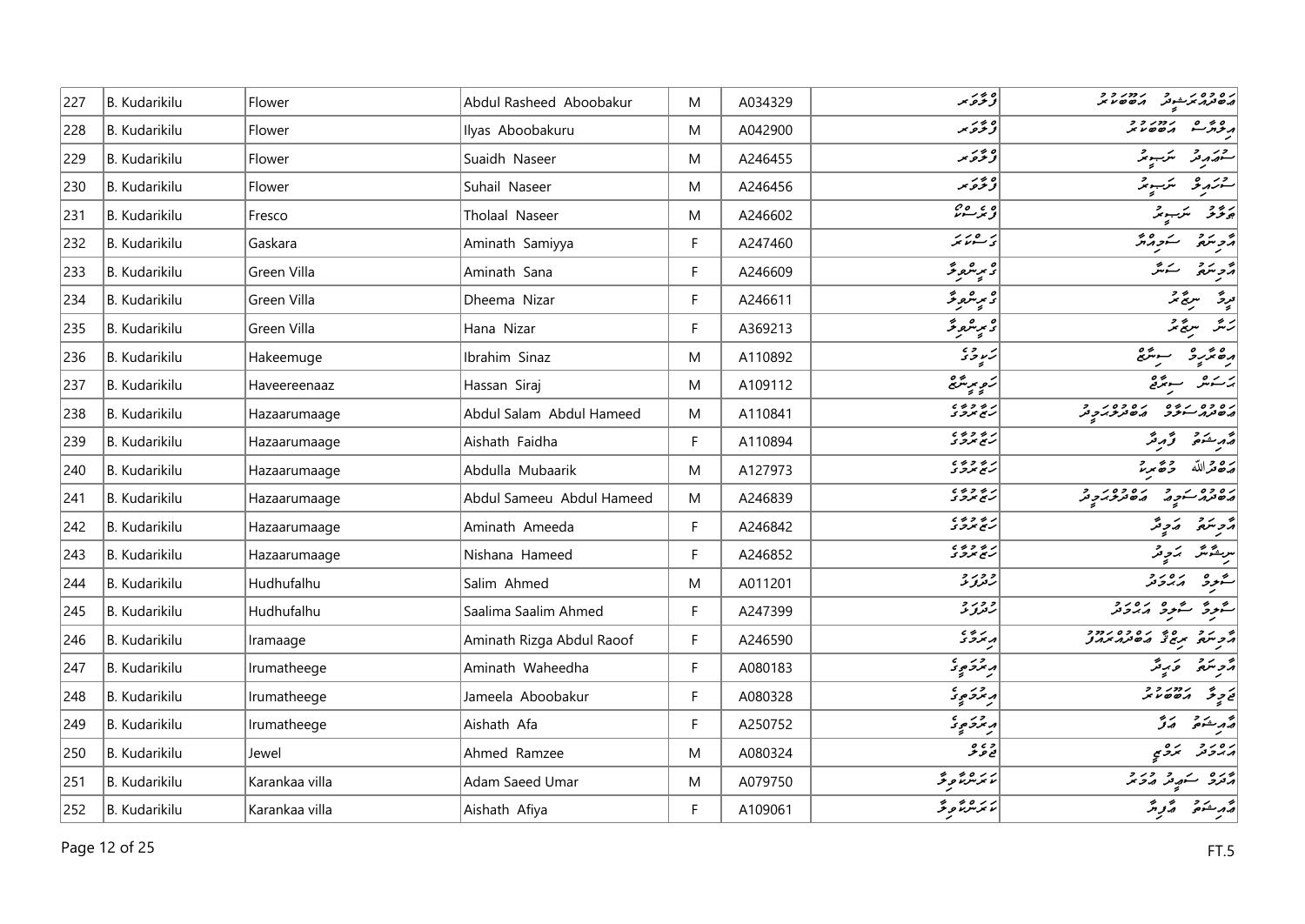| 253 | B. Kudarikilu | Karankaa villa | Samy Saeed           | M  | A246476 | ئەنگەرىگە بوڭر            | سەھەقىر<br>$\sum_{i=1}^{n}$                                                                                               |
|-----|---------------|----------------|----------------------|----|---------|---------------------------|---------------------------------------------------------------------------------------------------------------------------|
| 254 | B. Kudarikilu | Karankaage     | Aishath Thayyiba     | F  | A032245 | ر ر ه و و ،<br>ما مرس د د |                                                                                                                           |
| 255 | B. Kudarikilu | Kashidhooge    | Saduna Mohamed       | F. | A109038 | ر<br>ما موفری             | شۇر ئە<br>و رە ر د<br><i>د بە</i> گەر                                                                                     |
| 256 | B. Kudarikilu | Lucky Moon     | Mahubooba Asim       | F. | A247420 | ځرېږ چه                   | 50010<br>رژب و                                                                                                            |
| 257 | B. Kudarikilu | Lucky Moon     | Jailam Asim          | M  | A247421 | ئەرەج تىر<br>             | وَيسبوقر<br>ائے مرتز <sup>و</sup><br>سطر                                                                                  |
| 258 | B. Kudarikilu | Maanel         | Wafeega Hamidh       | F  | A246589 | پر ۽ ه<br>ر               | برٌحرِ قر<br>  ئەمۇتى<br>  قەمۇتى                                                                                         |
| 259 | B. Kudarikilu | Maathila       | Abdulla Ali          | M  | A109064 | و څمو ځه<br>ر             | مَصْعَراللَّه<br>ەتىر                                                                                                     |
| 260 | B. Kudarikilu | Maathila       | Ubaida Abdulla       | F  | A109065 | ۇ <sub>م</sub> وخە        |                                                                                                                           |
| 261 | B. Kudarikilu | Maathila       | Aminath Agleema      | F  | A109067 | قرموخه                    | أزويتم أروادي                                                                                                             |
| 262 | B. Kudarikilu | Maathila       | Amaanathulla Abdulla | M  | A246537 | ځېږځه                     | صصرالله<br>برځ بترچ الله                                                                                                  |
| 263 | B. Kudarikilu | Malaaz         | Ahmed Naseeh         | M  | A071051 | ترڅي                      | أربروتر الترسور                                                                                                           |
| 264 | B. Kudarikilu | Mathivaru      | Fathimath Musliha    | F  | A247481 | د موځ نمه                 | أوجوحه ومبتورة                                                                                                            |
| 265 | B. Kudarikilu | Meenaaz        | Ali Afaaf Rameez     | M  | A246437 | جريثره                    | ړې د ژو نرې                                                                                                               |
| 266 | B. Kudarikilu | Meenaaz        | Thuhufa Rameez       | F  | A246438 | جريثره                    | وه و سر <sub>و</sub> م                                                                                                    |
| 267 | B. Kudarikilu | Meenaaz        | Naufa Rameez         | F  | A372273 | جريثره                    | يَرُوَزُ - يَرَدِعْ                                                                                                       |
| 268 | B. Kudarikilu | Moodhuvina     | Mohamed Atheef       | M  | A083429 | دو د پر                   | دره رو در کرد و                                                                                                           |
| 269 | B. Kudarikilu | Moonlight      | Mariyam Zuhuda       | F  | A085553 | ومرتزرة                   | ح 2 مگر<br>سی مرکز<br>ر ه ر ه<br><del>ر</del> بربرگ                                                                       |
| 270 | B. Kudarikilu | Muniyaa        | Ahmed Nabeeh         | M  | A247445 | وحسرته                    | ر ه ر د<br>پر ژوگر<br>سرّەر                                                                                               |
| 271 | B. Kudarikilu | Nalahiyaa      | Ali Shaheem          | M  | A007225 | يتزبرير                   | $\begin{array}{cc} \mathcal{S} & \mathcal{S} & \mathcal{S} \\ \mathcal{S} & \mathcal{S} & \mathcal{S} \end{array}$        |
| 272 | B. Kudarikilu | Nalahiyaa      | Ibrahim Moosa        | M  | A069807 | يتزبزريم                  | ە ھېڭرىرى<br>برھېڭرىرى<br>درمیز                                                                                           |
| 273 | B. Kudarikilu | Neel           | Dr. Ali Najeeb       | M  | A026862 | سرچر                      | $\begin{bmatrix} 1 & 0 & 0 \\ 0 & 0 & 0 \\ 0 & 0 & 0 \end{bmatrix} \begin{bmatrix} 0 & 0 \\ 0 & 0 \\ 0 & 0 \end{bmatrix}$ |
| 274 | B. Kudarikilu | <b>Neel</b>    | Ibrahim Nasheed      | M  | A247069 | سرچر                      | رەڭرۇ سەيد                                                                                                                |
| 275 | B. Kudarikilu | New Life       | Athika Mohamed       | F  | A092300 | سرړځ مرتز                 | و ره ر د<br>تر <i>پر</i> و تر<br>په هېرمه<br>مرس                                                                          |
| 276 | B. Kudarikilu | New Life       | Moosa Anwar          | M  | A247369 | بىرە ئۇرۇ                 | وو مصرور                                                                                                                  |
| 277 | B. Kudarikilu | New Life       | Fathmath Aroosha     | F  | A247382 | بىرە ئۇرۇ                 | و مرد د<br>اقرامو حام<br>ىر 1972.<br>مەنبۇسىتى                                                                            |
| 278 | B. Kudarikilu | New Life       | Ibrahim Areesh       | M  | A247383 | سرچم توریخ                | رەنگرى كەيرىش                                                                                                             |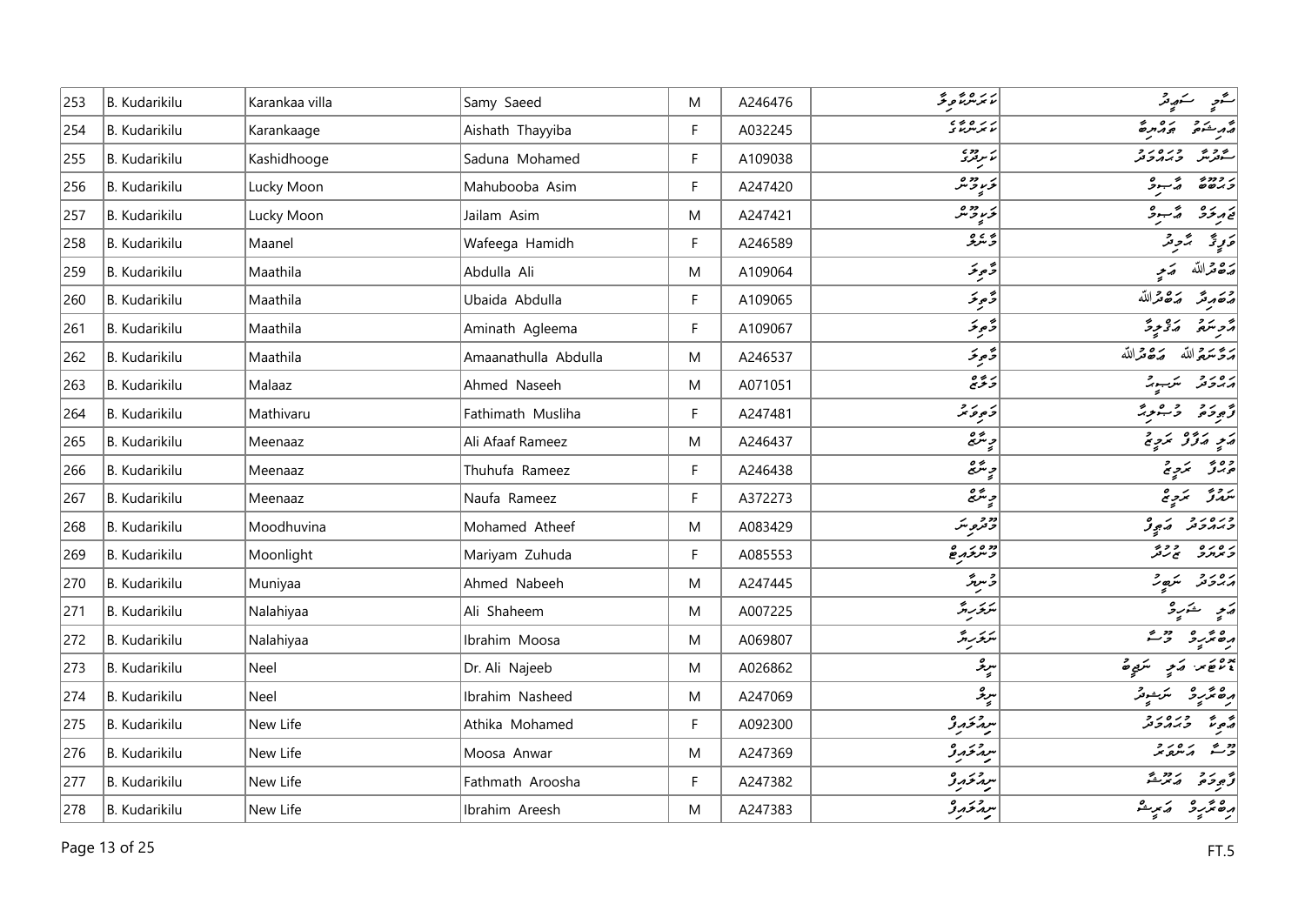| 279 | B. Kudarikilu        | Nooraanee Villa | Aminath Shifa           | F. | A081242 | يزىر<br>سرىر سرە بۇ                       | ۇ ئەسىم<br>مەسىم<br>شووٌ                     |
|-----|----------------------|-----------------|-------------------------|----|---------|-------------------------------------------|----------------------------------------------|
| 280 | B. Kudarikilu        | Nooraanee Villa | Ibrahim Shan Jaleel     | M  | A149328 | يزېژ س <sub>ره م</sub> ژ<br>د <u>پښتو</u> |                                              |
| 281 | B. Kudarikilu        | Nooraanee Villa | Aishath Mohamed Maniku  | F  | A154444 | يزېژ <sub>مبره قر</sub>                   | C C C C C C C C C                            |
| 282 | B. Kudarikilu        | Nooraaneemaage  | Ahmed Hamdhoon          | M  | A149306 | دور به دره<br>سرپر سرچري                  | رەر دەپەرە<br>مەدىر بەرىرىر                  |
| 283 | B. Kudarikilu        | Nooraaneemaage  | Ismail Ameen            | M  | A149307 | دو پر پره<br>سرپر سرچري                   | ر جۇم ئىم ئىم                                |
| 284 | B. Kudarikilu        | Nooraaneemaage  | Mariyam Fathin          | F  | A149321 | دور پر دی<br>سرپر سرچری                   | دەرە ئېرم                                    |
| 285 | B. Kudarikilu        | Nooru Manzil    | Nasheeda Jauharee       | F  | A109135 | <br> سر پر د سر پر و                      | لكرىشون <i>گى ئے م<sup>2</sup>كى پر</i>      |
| 286 | B. Kudarikilu        | Ocean Villa     | Saudulla Ahmed          | M  | A055691 | ە سەمى <sub>ھ ب</sub> ۇ                   | يە چە ئاللە ئەبرە                            |
| 287 | B. Kudarikilu        | Ocean Villa     | Nafiu Ahmed             | M  | A138315 | ە ئەسەھ <sub>ى</sub> ئە                   | شروح المركز والمحمد                          |
| 288 | B. Kudarikilu        | Ocean Villa     | Ahmed Sadhin Saudulla   | M  | A161204 | ە سەھ <sub>ى</sub> بوقە                   | برەرو گەرىر كەروللە                          |
| 289 | B. Kudarikilu        | Orchid villa    | Hassan Ramiz            | M  | A151687 | ەر بە ئوقر                                | برسە شەجرى                                   |
| 290 | <b>B.</b> Kudarikilu | Rabeeu          | Aminath Shirany         | F  | A128166 | برَه د                                    | وحريتكم المسترس                              |
| 291 | B. Kudarikilu        | Ranveli         | Maryam Azra             | F  | A109115 | برەء                                      | ره ره در ور<br>د بر رو مرکز                  |
| 292 | B. Kudarikilu        | Ranveli         | Abdul Fathah Ahmed      | M  | A124223 | برءيمو                                    | ره وه ره ده مدر در د<br>مصر ژومری کر مدر تر  |
| 293 | B. Kudarikilu        | Ranveli         | Aminath Jazlee          | F. | A247279 | برەء                                      | أترجر سنتمر فأفرمي                           |
| 294 | B. Kudarikilu        | Ranveli         | Aishath Jazla           | F  | A247284 | برەء                                      | و مرحکم ہے تر تحریک                          |
| 295 | B. Kudarikilu        | Ranveli         | Mohamed Jazlan          | M  | A247291 | برەء                                      | ورەر دەرەپ<br><i>دىدە</i> دىر ئى <i>زگەر</i> |
| 296 | B. Kudarikilu        | Roashaneege     | Fathimath Nazahath      | F  | A246732 | ئۇيغۇمىيوپچ                               | أوجوحا مستجابهم                              |
| 297 | B. Kudarikilu        | Roashaneege     | Samah Ibrahim           | M  | A250761 | ترڪسري<br>ترڪس                            | سەۋر<br>برە ئۆرۈ                             |
| 298 | B. Kudarikilu        | Rose Villa      | Shaahu Shahid           | M  | A246715 | ە ە<br>ئىرىج <sub>قر</sub> ىڅە            | ىقەر ئىقلارلىر                               |
| 299 | B. Kudarikilu        | Rosemead        | Abdul Rahman Hassan     | M  | A109124 | ە ە ھ<br>مرىخ ج <sub>و</sub> لا           | ره ده ده ده و در کرد.<br>مان مرد بربرد ش     |
| 300 | B. Kudarikilu        | Rosemead        | Aminath Mamdhooha       | F  | A130636 | ە ە<br>ئىرىم چ                            | اممر سره دره دوره<br>اممر سره در دربر        |
| 301 | B. Kudarikilu        | Seesange        | Ahmed Azneem            | M  | A146967 | اب مەنىۋى<br>پە                           | גם גב גם תב                                  |
| 302 | B. Kudarikilu        | Shabnameege     | Abdulla Basheer Mohamed | M  | A078671 | ے ک <i>ے سرچ</i> ک                        | رە داللە ھُھىي دېرەرد                        |
| 303 | B. Kudarikilu        | Sosun Villa     | Ahmed Samir             | M  | A024628 | استشفره                                   | ره رو گرو                                    |
| 304 | B. Kudarikilu        | Sosun Villa     | Mohamed Ali Manik       | M  | A051391 | <u>شرىكى ئىرى ئە</u>                      | כממכנה התביתי                                |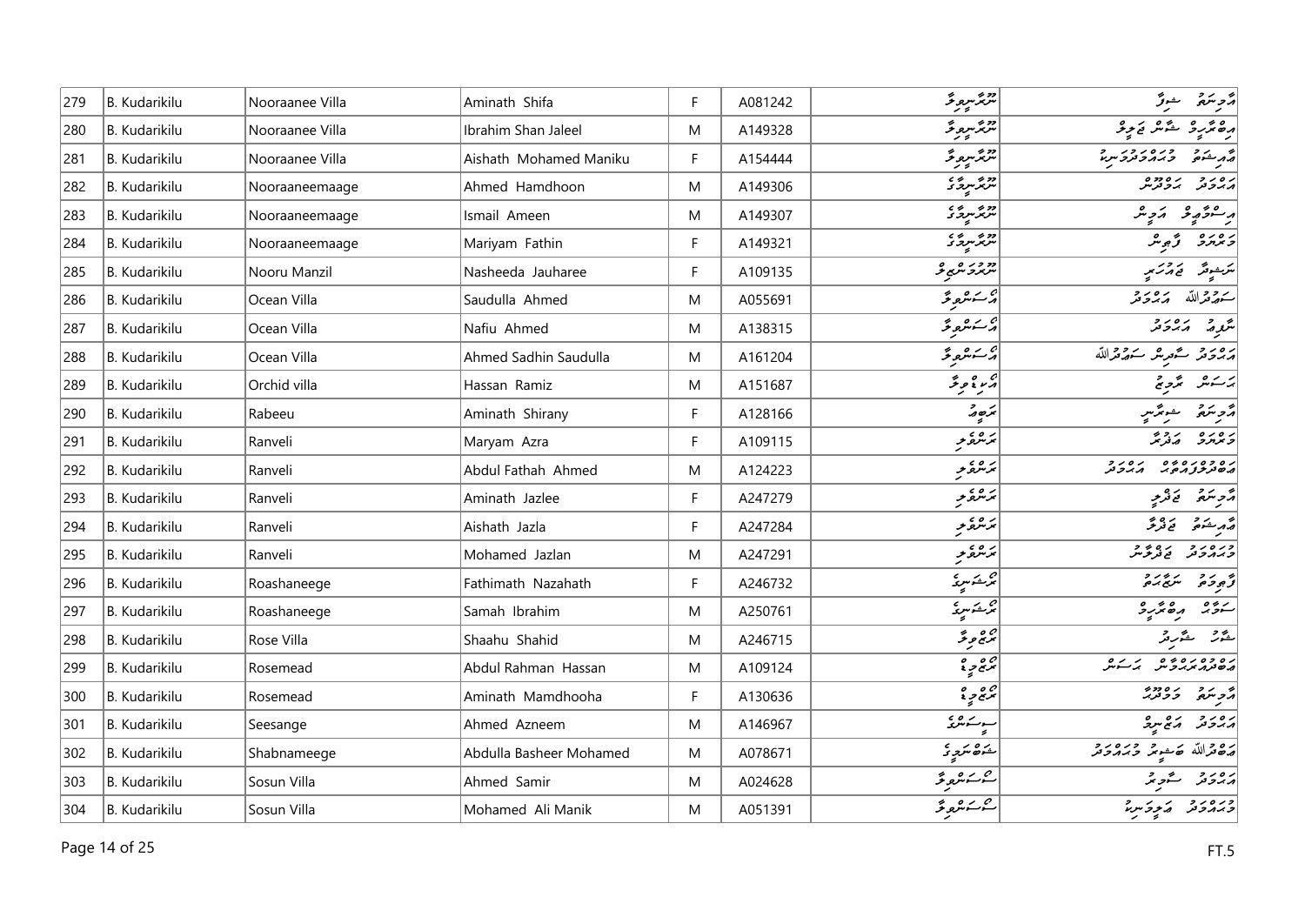| 305        | B. Kudarikilu | Sosun Villa   | Hawwa Zahira                    | F         | A110838 | ح سەمب <sub>ى</sub> رىگە                                                                                    | برە ئەرىئە                                      |
|------------|---------------|---------------|---------------------------------|-----------|---------|-------------------------------------------------------------------------------------------------------------|-------------------------------------------------|
| 306        | B. Kudarikilu | Sunny Lodge   | Mohamed Ibrahim                 | M         | A022770 | ر<br>سەس <sub>ە</sub> پىرو                                                                                  | و ر ه ر د<br><i>و پر پر</i> وتر<br>مەھمەرد      |
| 307        | B. Kudarikilu | Sunny Lodge   | Hawwa Nahida                    | F         | A110705 | ڪ سرچر <sup>0</sup><br>په سرچر                                                                              | رە بە<br>برگەن<br>ىتزىرىتر                      |
| 308        | B. Kudarikilu | Sunny Lodge   | Ali Najah                       | M         | A246936 | ڪ سرچر <sup>ي</sup><br>سکس <sub>ي</sub> پرويج                                                               | أوسم المروج                                     |
| 309        | B. Kudarikilu | Usaidu Manzil | Asadhulla Ahmed                 | M         | A022399 | رمسم پر تر تر شریح څه                                                                                       | مرسة قرالله<br>پرور و                           |
| 310        | B. Kudarikilu | Usaidu Manzil | Najmunnisa                      | F         | A053696 | ە سەرەر ھەيج ۋ                                                                                              | ىر 332 مىرىگە<br>سرچ قرا <i>ئ</i> رىپ           |
| 311        | B. Kudarikilu | Usaidu Manzil | Usaidh Asadhulla                | M         | A246447 | رمسكر فركز محتفي فحر                                                                                        | ومسور وتر تحت الله                              |
| 312        | B. Kudarikilu | Usaidu Manzil | Usaima Asadhulla                | F         | A250772 | ە سەرەر شەغ                                                                                                 | وكروء وكتعرالله                                 |
| 313        | B. Kudarikilu | Veesunge      | Maahidha Abdul Saththar         | F         | A246579 | لويسكري                                                                                                     | و ده ده ده ده دود                               |
| 314        | B. Kudarikilu | Venus         | Ahmed Shareef                   | M         | A000410 | <sub>حو</sub> متر م                                                                                         | پرورو شهرو                                      |
| 315        | B. Kudarikilu | Victory Lodge | Mariyam Siyama                  | F         | A132580 | ه ۵ ۵ میوند<br>رسم علم توسیح                                                                                | وبرو سترد                                       |
| 316        | B. Kudarikilu | Victory Lodge | Aishath Saya Nasrulla           | F         | A250747 | ورثا هج مرحرم                                                                                               | وَمَ مِسْوَمٍ مُسَمَّرٌ مَرَبَّةٍ مِّرَ اللَّهُ |
| 317        | B. Kudarikilu | Vinakara      | Ibthisam Ahmed                  | M         | A246490 | ءِ پئر پائیز                                                                                                |                                                 |
| 318        | B. Kudarikilu | Vinakara      | Aminath Reema                   | F         | A250749 | ءِ مئر پائک                                                                                                 | أأروسكم بردمج                                   |
| B. Maalhos |               |               |                                 |           |         |                                                                                                             |                                                 |
| 319        | B. Maalhos    | Aagaraage     | Mohamed Thorig Abdhul<br>Razzaq | ${\sf M}$ | A312659 | یز بر بر بر<br>در تر تر تر                                                                                  |                                                 |
| 320        | B. Maalhos    | Aagaraage     | Thoif Abdul Razzaq              | M         | A312663 | ه د په د<br>د د بو د                                                                                        | 220102010 318                                   |
| 321        | B. Maalhos    | Aaveli        | Saafee Hassan                   | M         | A312822 | رحمح محر                                                                                                    | الشوي الاسكانكر                                 |
| 322        | B. Maalhos    | Alhivilaage   | Asma Ali                        | F         | A033415 | د د و ژه<br>د د و ژه                                                                                        | $\frac{1}{2}$ $\frac{2}{3}$ $\frac{2}{3}$       |
| 323        | B. Maalhos    | Alhivilaage   | Haneefa Jaufar                  | F         | A099872 | د روځ د<br>مرم                                                                                              | رُسِرٌ مَمَرُكَ                                 |
| 324        | B. Maalhos    | Amaaz         | Hafsa Hussain                   | F         | A039402 | $\overset{\circ}{\tilde{\phantom{\phi}}\phantom{\tilde{\phantom{\phi}}\!\!\!\!\!\!}}\tilde{\phantom{\phi}}$ | پرویځ پر شهر مر                                 |
| 325        | B. Maalhos    | Arutha        | Abdul Azeez Yoosuf              | M         | A061690 | بر بر بر<br>بر بره                                                                                          | גם כם גדוד כם<br>הסתיכה <sub>ב</sub> ה          |
| 326        | B. Maalhos    | Arutha        | Fathimath Zoona                 | F         | A110011 | بر ور                                                                                                       | أوجوحهم تمجم                                    |
| 327        | B. Maalhos    | Arutha        | Mariyam Ifaaf Abdul Azeez       | F         | A312739 | بر تریم                                                                                                     | ן פיקס הקר הסתיבה <sub>בי</sub>                 |
| 328        | B. Maalhos    | Asareege      | Ayathulla Hussain               | M         | A070074 | ېر کے بیری<br>پ                                                                                             | مجرم الله حر محمد مثر                           |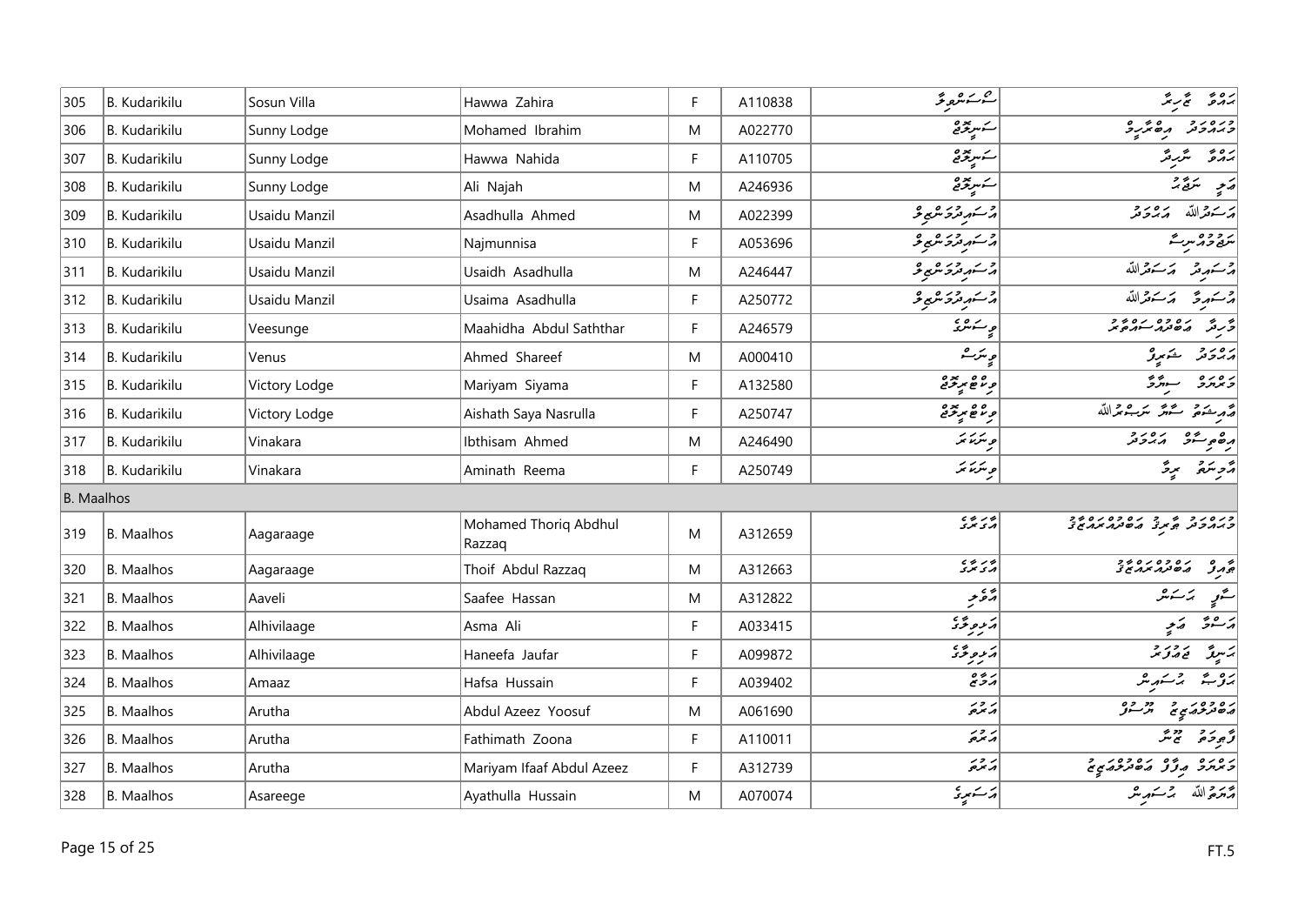| 329 | B. Maalhos | Asareege      | Aslam Hussain           | M           | A153370 | ىز سەئىرى<br>مە                      | وسنعرف ومسكره                                                                                             |
|-----|------------|---------------|-------------------------|-------------|---------|--------------------------------------|-----------------------------------------------------------------------------------------------------------|
| 330 | B. Maalhos | Asareege      | Gaaidh Hussain          | M           | A313204 | ېز س <sup>ت</sup> ومېږي<br>په        | تجمع بالمسكم مثر مثر                                                                                      |
| 331 | B. Maalhos | Baadhal       | Mohamed Afrah           | M           | A063589 | ەر ە<br>ھەرىر                        | כנסנכ נסשם<br>כנמכת הציגו                                                                                 |
| 332 | B. Maalhos | Baadhal       | Ramiza Yoosuf           | F           | A110065 | ەر ە<br>ھەرن                         | ترویج از منظر                                                                                             |
| 333 | B. Maalhos | Baadhal       | Fariu Afrah             | Μ           | A250521 | پی رہ<br>  حضر مو                    | وٌ بره " دو بره و                                                                                         |
| 334 | B. Maalhos | Baadhal       | Faris Afrah             | Μ           | A313063 | ر ره<br>ن <i>ه</i> ترنژ              | ۇ بر ئەرەپرە                                                                                              |
| 335 | B. Maalhos | Bahaaruge     | Khalid Waheed           | M           | A060877 | ر پر و ،<br>ن <i>نا تر</i> و         | تزویر او پر                                                                                               |
| 336 | B. Maalhos | Bilamagumaage | Faaig Rasheed           | M           | A312642 | c # ? ; ; p<br>5 ? 5 ? 9 0           | وَمَعْ مَسْوِمْ                                                                                           |
| 337 | B. Maalhos | Dim Light     | Ibrahim Yoosuf          | M           | A043131 | ورحمزه                               | $\begin{array}{cccc} 0 & 2 & 2 & 0 & 4 & 0 \\ 0 & - & 2 & 0 & 0 & 0 \\ 0 & 0 & 0 & 0 & 0 & 0 \end{array}$ |
| 338 | B. Maalhos | Eight         | Sobaa Abdul Rasheed     | F.          | A313001 | مرمو                                 | ر په ده وه ر<br>سره د ه تر د برشوتر                                                                       |
| 339 | B. Maalhos | Eight         | Sibaa Abdul Rasheed     | F           | A313003 | يرمو                                 | ه ده وه ر<br>سوځ په ه تر د بر شوتر<br>خ                                                                   |
| 340 | B. Maalhos | Fazaa         | Samahath Ilyas          | F           | A313060 | ترتج                                 | سۇمرە مەھرى                                                                                               |
| 341 | B. Maalhos | Fazaa         | Nasrath Moosa           | F           | A319237 | تریخ                                 | ش قرار دور د                                                                                              |
| 342 | B. Maalhos | Fenfiyaazuge  | Hassan Fayaz            | Μ           | A132335 | ۇ شرىر ئىرى                          | برسەش تۇرگىشە                                                                                             |
| 343 | B. Maalhos | Fenfiyaazuge  | Fathimath Zeeshan Moosa | F           | A296906 | ې شرو پژه <sup>ي</sup>               | توجوجو بإيشكر وحمي                                                                                        |
| 344 | B. Maalhos | Fenfiyaazuge  | Ibrahim Yashfadh Moosa  | M           | A296908 | ې ه <sub>روگ</sub> ې د               | ם מים הפינית בית.<br>תפימת כילינית ביל                                                                    |
| 345 | B. Maalhos | Finifenmaage  | Aboobakuru Abdul Raheem | M           | A148830 | و سرڈ شرد کو                         | נמני ככ נסכם נים<br>גםסטית גםתגיתיה                                                                       |
| 346 | B. Maalhos | Finifenmaage  | Hassan Amir             | M           | A295359 | ر سرگە شر <sup>ى</sup> رى            | يرَ سَدَسَ الْمُرْحَمَدُ                                                                                  |
| 347 | B. Maalhos | Finifenmaage  | Mohamed Riyaz           | M           | A392533 | ر سرگە ئەم <sup>دى</sup>             | ورەرو برگرم                                                                                               |
| 348 | B. Maalhos | Finifenmaage  | Hunaidha Abdul Raheem   | F           | A403774 | اوسۇغۇچ                              | ر مر محمد مدار محمد محمد برد                                                                              |
| 349 | B. Maalhos | Fiyaadhaage   | Saamath Mohamed         | F           | A313093 | و پژ <sub>هند</sub> ي                | ور در درو<br>سگوه وبروونر                                                                                 |
| 350 | B. Maalhos | Galbu         | Ihsan Solih             | M           | A313333 | ر ه د<br>د نره                       | ەرشەشقىر سەئىرىز                                                                                          |
| 351 | B. Maalhos | Golf          | Rasfa Abdul Gaadhir     | F.          | A109931 | بره د<br>د نرو                       | ر <u>ه د د ده د د و</u><br>برخو د ه د وزارتو تر                                                           |
| 352 | B. Maalhos | Golf          | Fareega Abdul Gadir     | $\mathsf F$ | A110873 | بره د                                | أَوَسِرَةٌ صَصْرَ وَقَوْمَ مِرْسَرٍ                                                                       |
| 353 | B. Maalhos | Gulfaamge     | Aminath Rahma           | F           | A313130 | و ه و ه ه ،<br>د <del>و</del> تو و د | أأدبتهم برود                                                                                              |
| 354 | B. Maalhos | Guraha        | Risma Ahmed             | F           | A092313 | ح مور<br>مح <b>س</b> م رک            | برساق برەرد                                                                                               |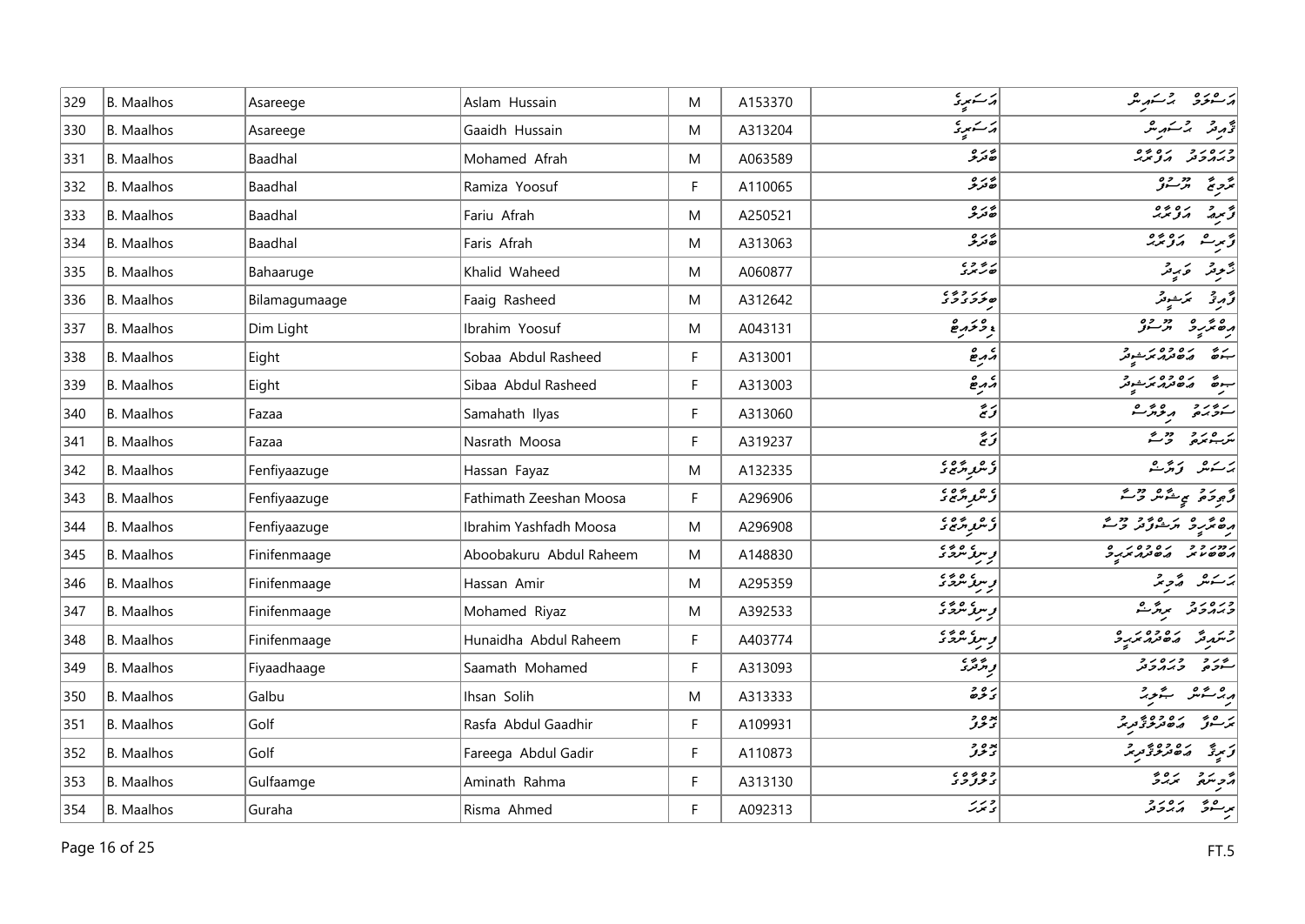| 355 | B. Maalhos | Guraha         | Farah Ahmed           | F  | A312525 | ح مربر<br>مح <b>س</b> مربر                  | كوتره برەر د                                 |
|-----|------------|----------------|-----------------------|----|---------|---------------------------------------------|----------------------------------------------|
| 356 | B. Maalhos | Handhuvareege  | Abdulla Muaaz Adam    | M  | A313007 | ئەسە <i>ترەكىب</i> ىدىگە                    | ره د الله دورو وره                           |
| 357 | B. Maalhos | Haveyli        | Rana Mohamed Saeed    | F. | A250516 | ريمو                                        | بر پر دره د د سکه میگر                       |
| 358 | B. Maalhos | Haveyli        | Tholhath Saeed        | M  | A312993 | ريىپىر                                      | أبره رح سكور تر                              |
| 359 | B. Maalhos | Hazaarumaage   | Abdul Mannan Yoosuf   | M  | A041401 | ر پر و پر ی<br>تریخ بور <del>گ</del>        | ره وه ره مه ه د وه<br>پره ترخر ترس ش سر      |
| 360 | B. Maalhos | Hazaarumaage   | Nasreena Yoosuf       | F  | A072717 | ر بر و بر ،<br>رسخ بوری                     | ىئەسىر يىلى قارىسى <i>ۋە</i>                 |
| 361 | B. Maalhos | Heenaamaage    | Aishath Nareema       | F  | A109929 | ر پژو <sup>ي</sup>                          | وكرمشكم الكرمرة                              |
| 362 | B. Maalhos | Hiyaavahi      | Aishath Reem          | F  | A240135 | رېژوَر                                      |                                              |
| 363 | B. Maalhos | Hiyaavahi      | Hawwa Nuha            | F. | A293422 | ىرەژچە بە                                   | $rac{20}{200}$<br>سرمير                      |
| 364 | B. Maalhos | Hoara Villa    | Ahmed Siraj           | M  | A072965 | ە ئەئىرى <sub>م</sub> ۇ                     | رور در و                                     |
| 365 | B. Maalhos | Hoara Villa    | Aminath Nishana       | F. | A110869 | لرمرورمحه                                   | أترجم أستحار                                 |
| 366 | B. Maalhos | Huvandhumaage  | Zulaikha Abdul Rahman | F  | A106173 | و ر پوه ه<br>ره سربرو د                     | ره وه ره د ه<br>پره تربر تر س<br>تح تحرمر جح |
| 367 | B. Maalhos | Javaahirumaage | Saudulla Ibrahim      | M  | A075573 | ئەڭرىر ئەدى                                 | يە دەللە مەھمەر                              |
| 368 | B. Maalhos | Javaahirumaage | Rushdulla Ibrahim     | M  | A085846 | پر څر پر چري<br>  پر ځر پر چر <sub>چر</sub> | بره دالله مره بگر و                          |
| 369 | B. Maalhos | Kaamineege     | Moosa Yoosuf          | M  | A102276 | م <sup>ہ</sup> حر سر ئے<br>مر               | دی میں دو                                    |
| 370 | B. Maalhos | Kaamineege     | Arifa Yoosuf          | F  | A313014 | مۇجەسى<br>مەس                               | ە ئىبرۇ ھەسىز                                |
| 371 | B. Maalhos | Keesfilaa      | Mohamed Misbah        | M  | A110012 | ى <sub>ي</sub> س <sup>ە</sup> وپ            |                                              |
| 372 | B. Maalhos | Kurikeelage    | Migdhadh Ibrahim      | M  | A314932 | تړبرېږي<br>                                 | وتحترم مرەمجرىرى                             |
| 373 | B. Maalhos | Lhosmaa Villa  | Mohamed Allam Naeem   | M  | A312523 | ترىئىۋە ئە                                  | כנסנכ נספס הבר<br>בההכת ההיבכ הבל            |
| 374 | B. Maalhos | Lilyge         | Ibrahim Waheed        | M  | A109915 | و و د<br>ري                                 | وەنزىرە كېرىز                                |
| 375 | B. Maalhos | Malaaz         | Nazim Ali             | M  | A075026 | ىر ئۇيج                                     | شموش مأمي                                    |
| 376 | B. Maalhos | Meenaaz        | Ahmed Firaq           | M  | A011906 | جريثي                                       |                                              |
| 377 | B. Maalhos | Meenaaz        | Nadheema Yoosuf       | F. | A012808 | جريثي                                       | ىكەرگە ئەرتىقۇ                               |
| 378 | B. Maalhos | Meenaaz        | Yoosuf AbdulRahman    | M  | A012811 | جريثره                                      | מ כם גם כם גבעים<br>ת—נ גם <i>נתח הגב</i> ית |
| 379 | B. Maalhos | Meenaaz        | Aminath Irufa Firaq   | F  | A250526 | جريثره                                      | ومجالبهم وبترز وبترة                         |
| 380 | B. Maalhos | Meenaaz        | Fathimath Sabaaha     | F. | A372032 | جريثي                                       | و دو دهو                                     |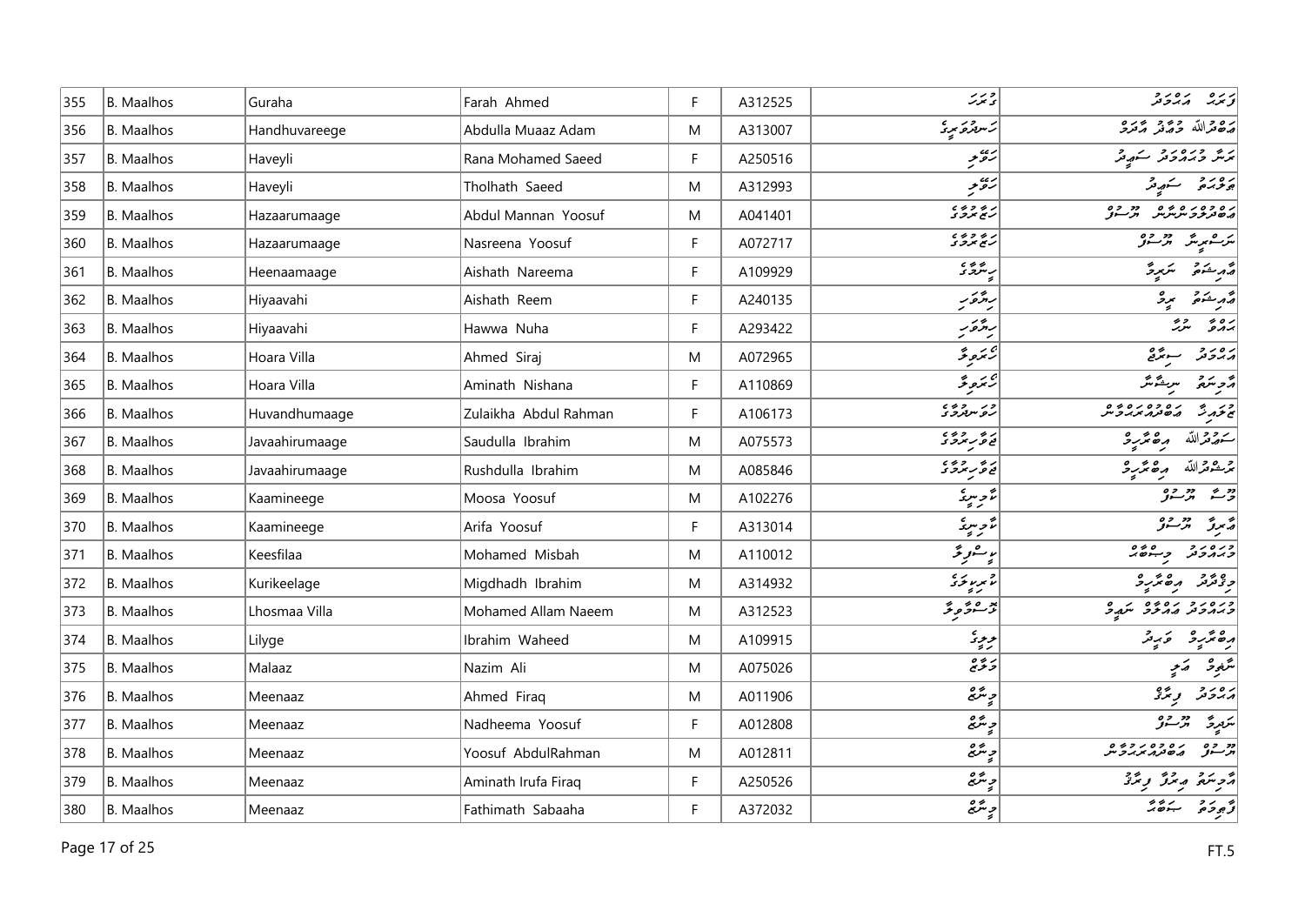| 381 | B. Maalhos | Miraaz         | Inasha Yoosuf           | F  | A313031 | جرمگرم                                       | در در<br>مرگ<br>  مرسَّرْتَ حَمَّ                                           |
|-----|------------|----------------|-------------------------|----|---------|----------------------------------------------|-----------------------------------------------------------------------------|
| 382 | B. Maalhos | Miyalanige     | Yoosuf Abdulla          | M  | A037651 | جەد ئەسرى                                    | دد په دو<br>صقعرالله                                                        |
| 383 | B. Maalhos | Miyalanige     | Ibrahim Naeem           | M  | A043612 | احەدىجە سرىگە                                | ەر ھەتمەر 2<br>س<br>سمەر                                                    |
| 384 | B. Maalhos | Miyalanige     | Mohamed Abdulla         | M  | A049523 | <br>ریز ترسر                                 | و رە ر د<br><i>د بر</i> گەر<br>برە قراللە                                   |
| 385 | B. Maalhos | Morning house  | Jameela Idrees          | F  | A069575 | ئۇسرىئرىرىگەگ                                | فأويحر الرمرمير شو                                                          |
| 386 | B. Maalhos | Mushthareege   | Najmunnisa Abdul Rahman | F  | A109741 | ۇ شەھ <sub>ىبرى</sub>                        | ره وه ره ده.<br>مەھەر بربرگ<br>ىر 325 مەرگە                                 |
| 387 | B. Maalhos | Noovilaage     | Mohamed Shammah         | M  | A313223 | دو پر ،<br>سر <sub>ج م</sub> حر <sub>ک</sub> | شەھ بۇ ج<br>و رە ر د<br>تر پر تر تر                                         |
| 388 | B. Maalhos | Orchid Villa   | Jaweed Moosa            | M  | A072718 | ەر بە ھەقە<br>مەسىم ھەقىر                    | قَ مِ مِنْ مَنْ حَمْ حَسَّمَ                                                |
| 389 | B. Maalhos | Orchid Villa   | Mohamed Anwar Moosa     | M  | A312784 | وسوء وقر                                     | כנסג ב גםגב בדי יי                                                          |
| 390 | B. Maalhos | Penzeemaage    | Haleema Abdulla         | F  | A122984 | ئۇنترىپو ئەتر                                | صكارية<br>برَوِدٌ                                                           |
| 391 | B. Maalhos | Penzeemaage    | Ibrahim Nashid          | M  | A311980 | ې ش <sub>کىچ</sub> ىرى                       | ەرھ ئ <sup>ۆ</sup> ر ۋ<br>سُرُشوترُ                                         |
| 392 | B. Maalhos | Penzeemaage    | Nashaya Ibrahim         | F  | A312941 | ې پر پې پ <sup>ې</sup> د                     | سريشويز<br>ەھ ترىرى                                                         |
| 393 | B. Maalhos | Roavina        | Hajara Hussain          | F  | A110053 | ترويئر                                       | رًى تَرْ بِرْسَهِ بِرْ                                                      |
| 394 | B. Maalhos | Roavina        | Aishath Niusha          | F. | A110860 | ترويئر                                       | أمار مسكوم المستمر المستكر                                                  |
| 395 | B. Maalhos | Sun Rest       | Ikleela Ahmed           | F. | A098395 | ئەش <i>رىز ش</i> ەھ                          | دِيْعَ يِهِ دَيْرَ مَدْ                                                     |
| 396 | B. Maalhos | Sun Rest       | Abdul Rasheed Ahmed     | M  | A110029 | ئەنگەر <i>ھ</i> ەھ                           | גם כם <i>ג'ייי</i> נג' ג'וריכנג'<br>ג'י <i>ם נה ג'ייי</i> נג' ג'וריכנג'     |
| 397 | B. Maalhos | Sun Rest       | Ali Wafir               | M  | A110901 | ر پر پر ماہ<br>سے سر <i>پر ب</i>             | پەيغى ئۇرىتى                                                                |
| 398 | B. Maalhos | Sweet Dream    | Maburook Ibrahim        | M  | A313097 | م و و و و <sub>و</sub> و<br>موظ و مړ         | ر ه دده<br>تر ت <i>ه بو</i> ر<br>ە ھەمەر 2<br>بەھەمەر 2                     |
| 399 | B. Maalhos | <b>Udhares</b> | Abdulla Shujau          | M  | A092230 | ەزىر ئە                                      | ے جو مجے ہر<br>رەيراللە                                                     |
| 400 | B. Maalhos | Venus          | Aboobakur Abdul Rahman  | M  | A043609 | ا <sub>عو</sub> مترقع                        | ر ٥ د ٥ ر ٥ د ٥<br>پره تر بر بر تر س<br>נ בבני כ"כ"<br>גיסים מ"זק           |
| 401 | B. Maalhos | Venus          | Khadheejath Yoosuf      | F  | A109984 | ءِ سَرَتْہ                                   | دو يەھ<br>مرگسىز<br>ا پر ورځ ح<br>ت                                         |
| 402 | B. Maalhos | Venus          | Samia Abdul Rahman      | F  | A158086 | ء ٍ سَرَتْ                                   | ر ٥ ر ٥ ر ٥ ر و<br>پره تر پر بر تر س<br>ستزدته                              |
| 403 | B. Maalhos | Venus          | Maumoon Abdul Rahmaan   | M  | A372367 | ا <sub>ھي</sub> ىئرتے                        | ر ٥ ٥ ٥ ٥ ٥ ٥ ٠<br>۵ ت <i>ی فرمز بر ب</i> ر ش<br>ر و دو ه<br><i>د ۸ د</i> س |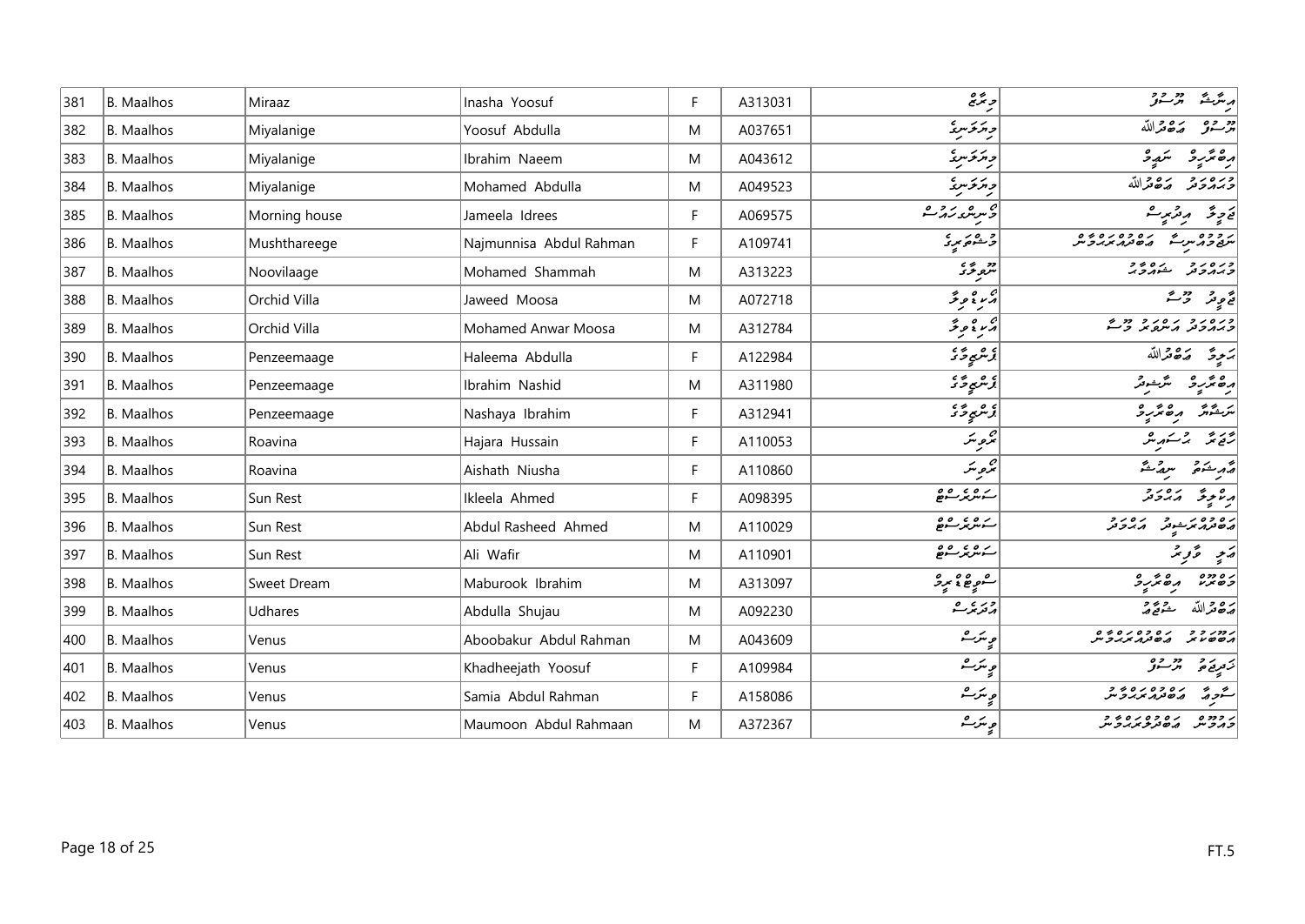## *w7qAn8m?sCw7mRo>u;wEw7mRw;sBo<*

| ' مرمر | 'يئرىثر: |
|--------|----------|
|        |          |
|        |          |
|        |          |

## *w7q9r@w7m>sCw7qHtFoFw7s;mAm=q7w7qHtFoFw7s;*

| يئرمىش: | $^{\circ}$<br>. سر سر<br>$\cdot$ | $\circ$ $\sim$<br>-- | يئرمثر |
|---------|----------------------------------|----------------------|--------|
|         |                                  |                      |        |
|         |                                  |                      |        |
|         |                                  |                      |        |

| يره | $^{\circ}$ | $\frac{2}{n}$ | $^{\circ}$<br>سرسر. |
|-----|------------|---------------|---------------------|
|     |            |               |                     |
|     |            |               |                     |
|     |            |               |                     |

| ىرتىر: | 。<br>سر سر | .,<br>مرسر |
|--------|------------|------------|
|        |            |            |
|        |            |            |
|        |            |            |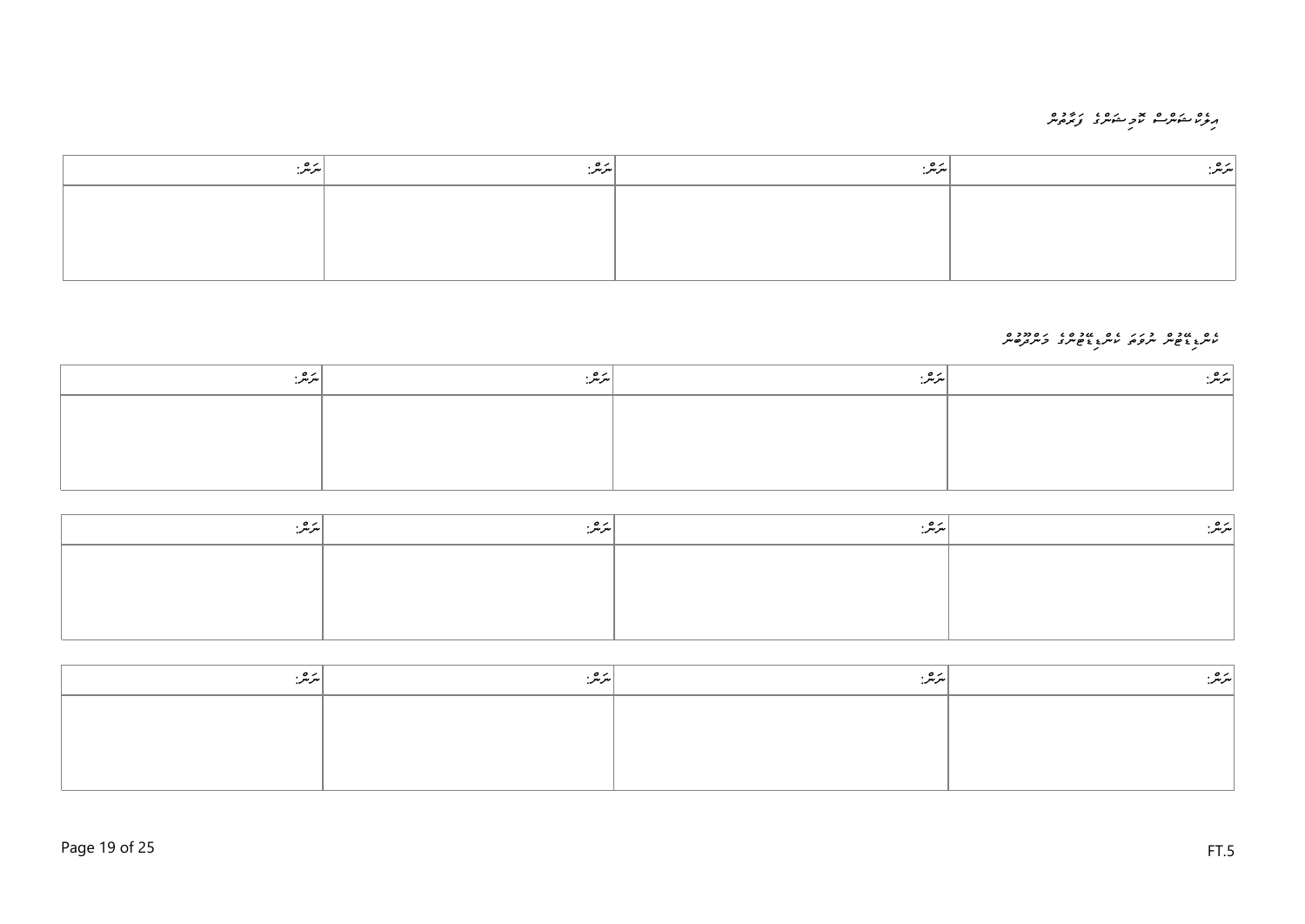| يره. | ο. | ا ير ه |  |
|------|----|--------|--|
|      |    |        |  |
|      |    |        |  |
|      |    |        |  |

| <sup>.</sup> سرسر. |  |
|--------------------|--|
|                    |  |
|                    |  |
|                    |  |

| ىئرىتر. | $\sim$ | ا بر هه. | لىرىش |
|---------|--------|----------|-------|
|         |        |          |       |
|         |        |          |       |
|         |        |          |       |

| 。<br>مرس. | $\overline{\phantom{a}}$<br>مر مىر | يتريثر |
|-----------|------------------------------------|--------|
|           |                                    |        |
|           |                                    |        |
|           |                                    |        |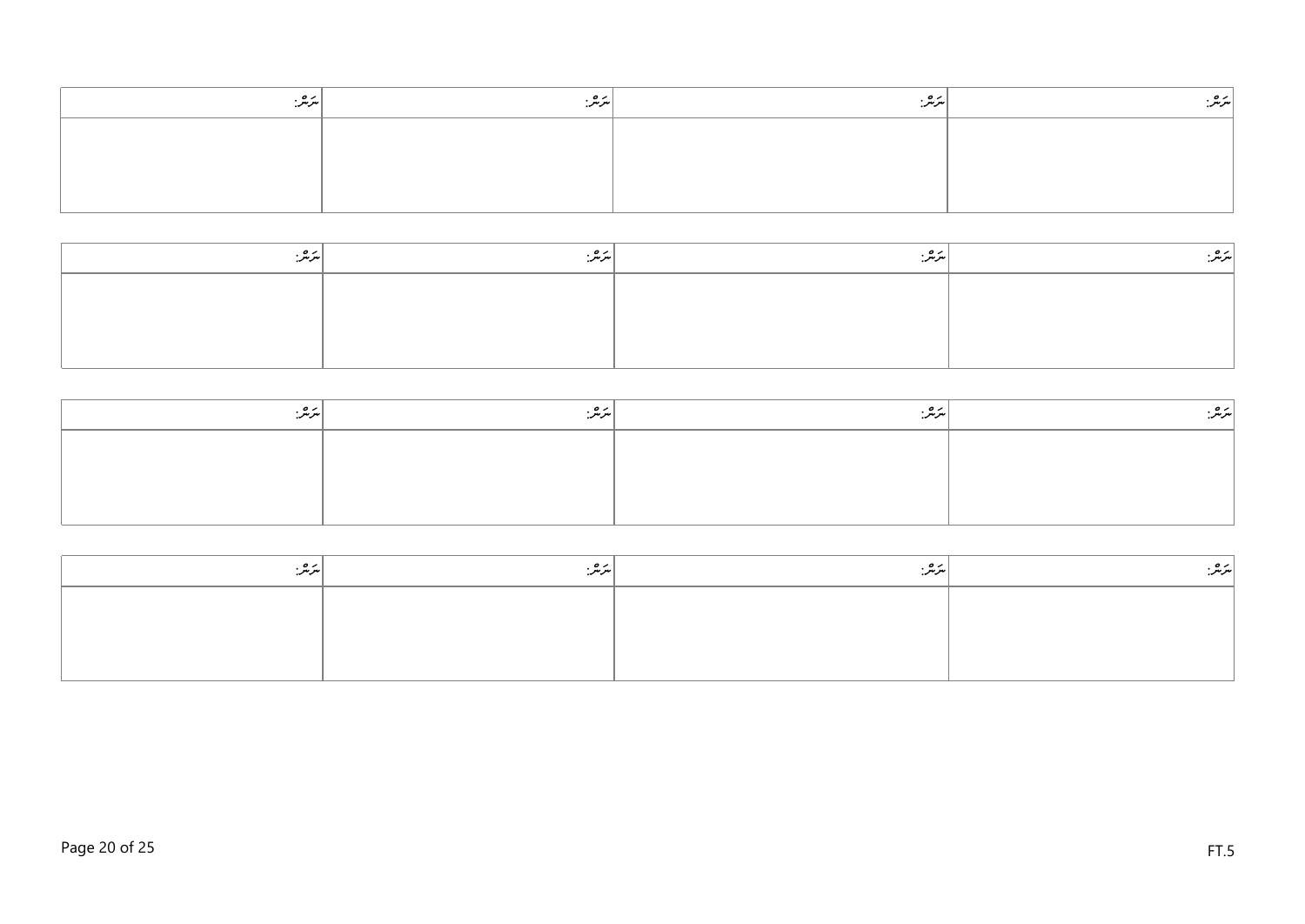| ير هو . | $\overline{\phantom{a}}$ | يرمر | اير هنه. |
|---------|--------------------------|------|----------|
|         |                          |      |          |
|         |                          |      |          |
|         |                          |      |          |

| ىر تىر: | $\circ$ $\sim$<br>" سرسر . | يبرحه | o . |
|---------|----------------------------|-------|-----|
|         |                            |       |     |
|         |                            |       |     |
|         |                            |       |     |

| 'تترنثر: | ر ه |  |
|----------|-----|--|
|          |     |  |
|          |     |  |
|          |     |  |

|  | . ه |
|--|-----|
|  |     |
|  |     |
|  |     |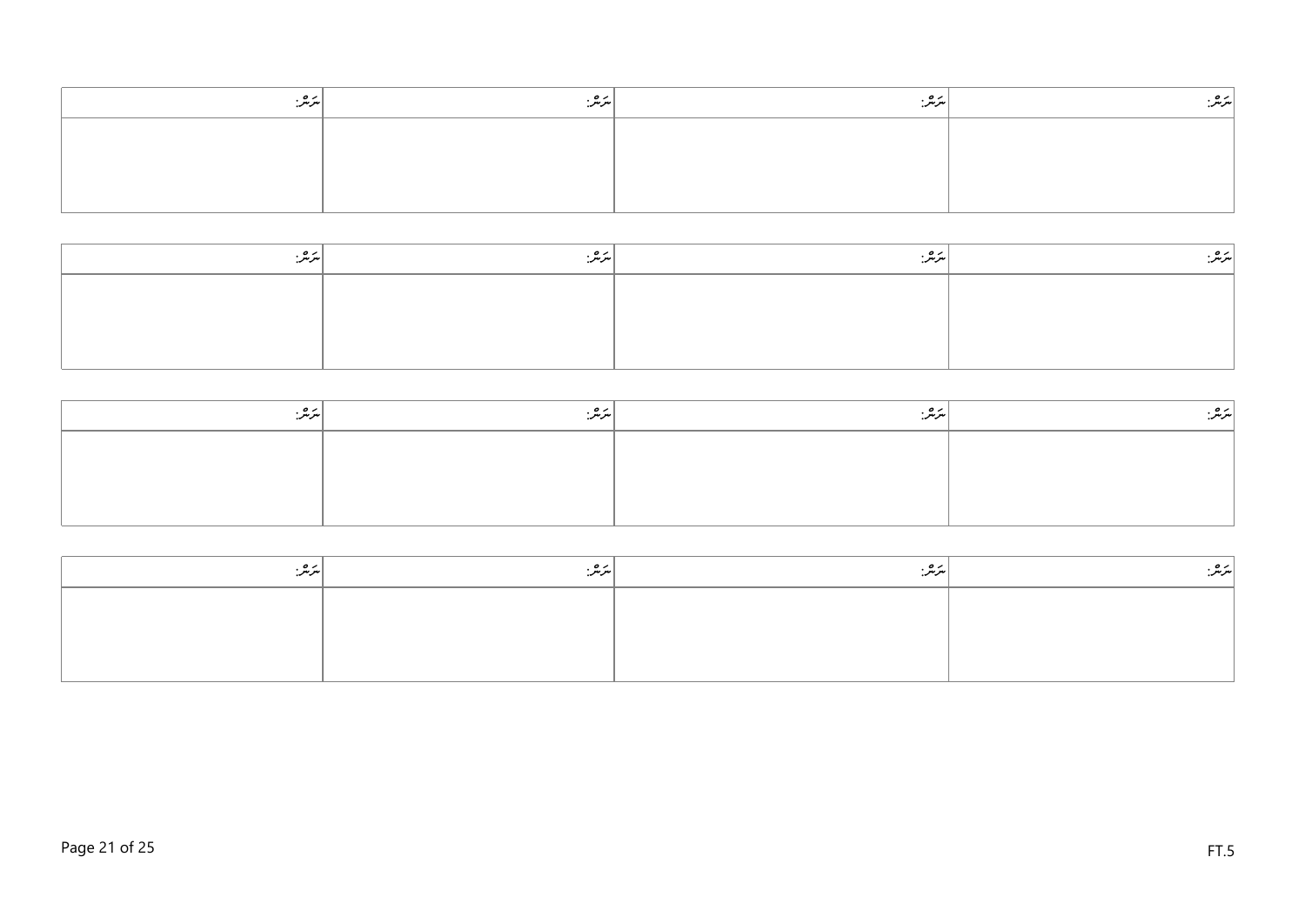| ير هو . | $\overline{\phantom{a}}$ | يرمر | اير هنه. |
|---------|--------------------------|------|----------|
|         |                          |      |          |
|         |                          |      |          |
|         |                          |      |          |

| ىر تىر: | $\circ$ $\sim$<br>" سرسر . | يبرحه | o . |
|---------|----------------------------|-------|-----|
|         |                            |       |     |
|         |                            |       |     |
|         |                            |       |     |

| 'تترنثر: | ر ه |  |
|----------|-----|--|
|          |     |  |
|          |     |  |
|          |     |  |

|  | . ه |
|--|-----|
|  |     |
|  |     |
|  |     |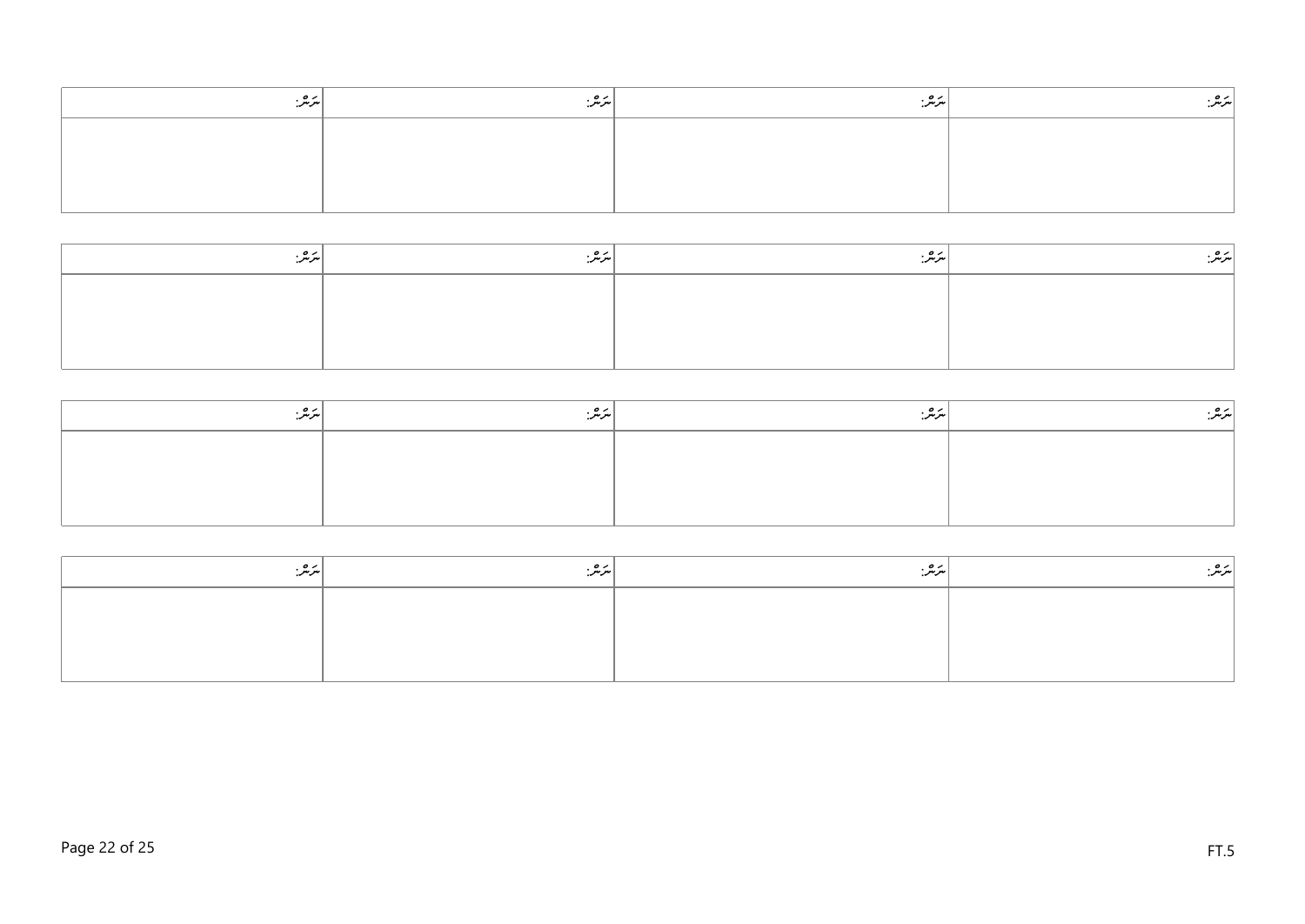| $\cdot$ | 。 | $\frac{\circ}{\cdot}$ | $\sim$<br>سرسر |
|---------|---|-----------------------|----------------|
|         |   |                       |                |
|         |   |                       |                |
|         |   |                       |                |

| يريثن | ' سرسر . |  |
|-------|----------|--|
|       |          |  |
|       |          |  |
|       |          |  |

| بره | $\overline{\phantom{a}}$ | $\sim$<br>َ سومس |  |
|-----|--------------------------|------------------|--|
|     |                          |                  |  |
|     |                          |                  |  |
|     |                          |                  |  |

| 。<br>. س | ىرىىر |  |
|----------|-------|--|
|          |       |  |
|          |       |  |
|          |       |  |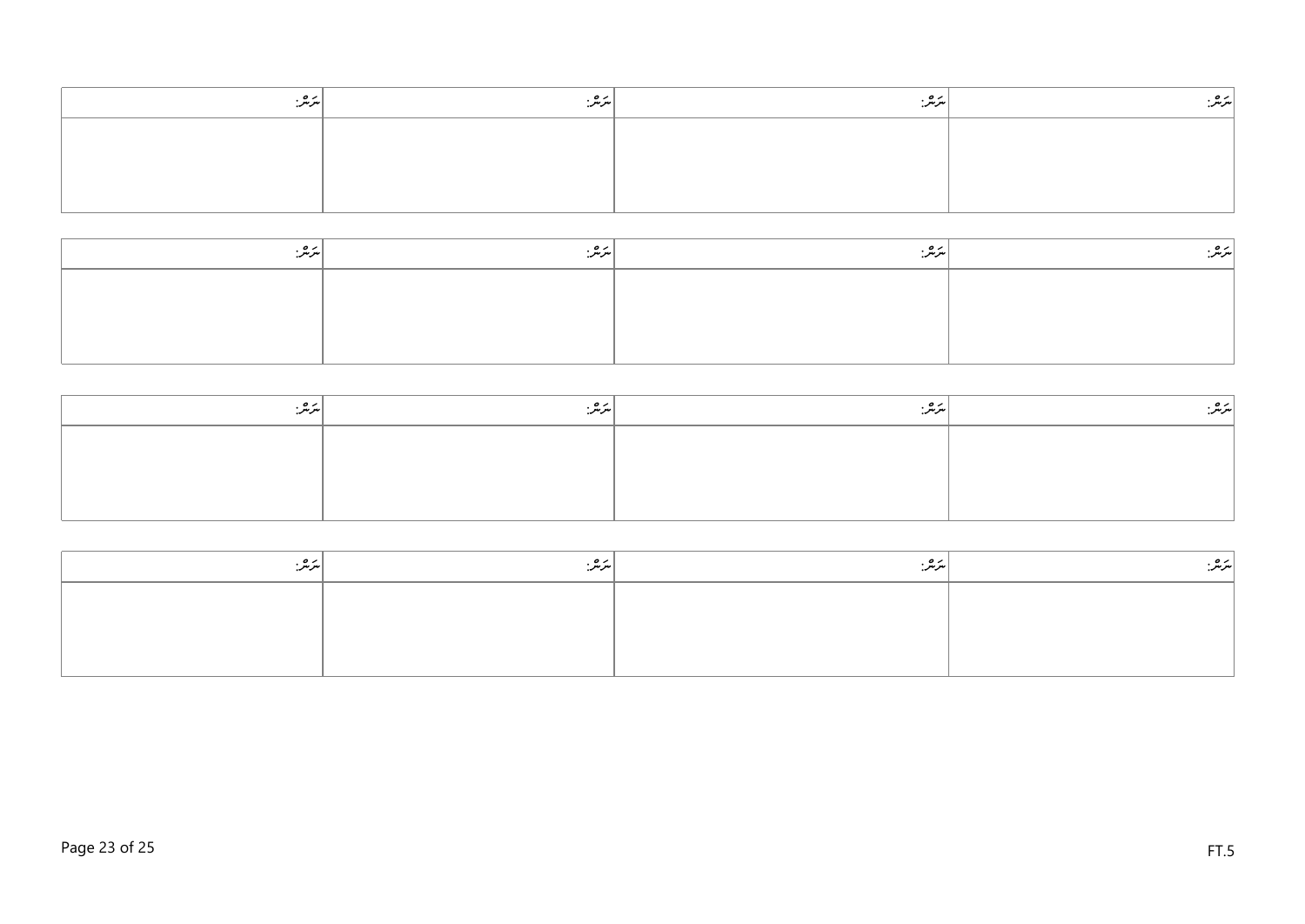| ير هو . | $\overline{\phantom{a}}$ | يرمر | اير هنه. |
|---------|--------------------------|------|----------|
|         |                          |      |          |
|         |                          |      |          |
|         |                          |      |          |

| ئىرتىر: | $\sim$<br>ا سرسر . | يئرمثر | o . |
|---------|--------------------|--------|-----|
|         |                    |        |     |
|         |                    |        |     |
|         |                    |        |     |

| الترنثر: | ' مرتكز: | الترنثر: | .,<br>سرس. |
|----------|----------|----------|------------|
|          |          |          |            |
|          |          |          |            |
|          |          |          |            |

|  | . ه |
|--|-----|
|  |     |
|  |     |
|  |     |